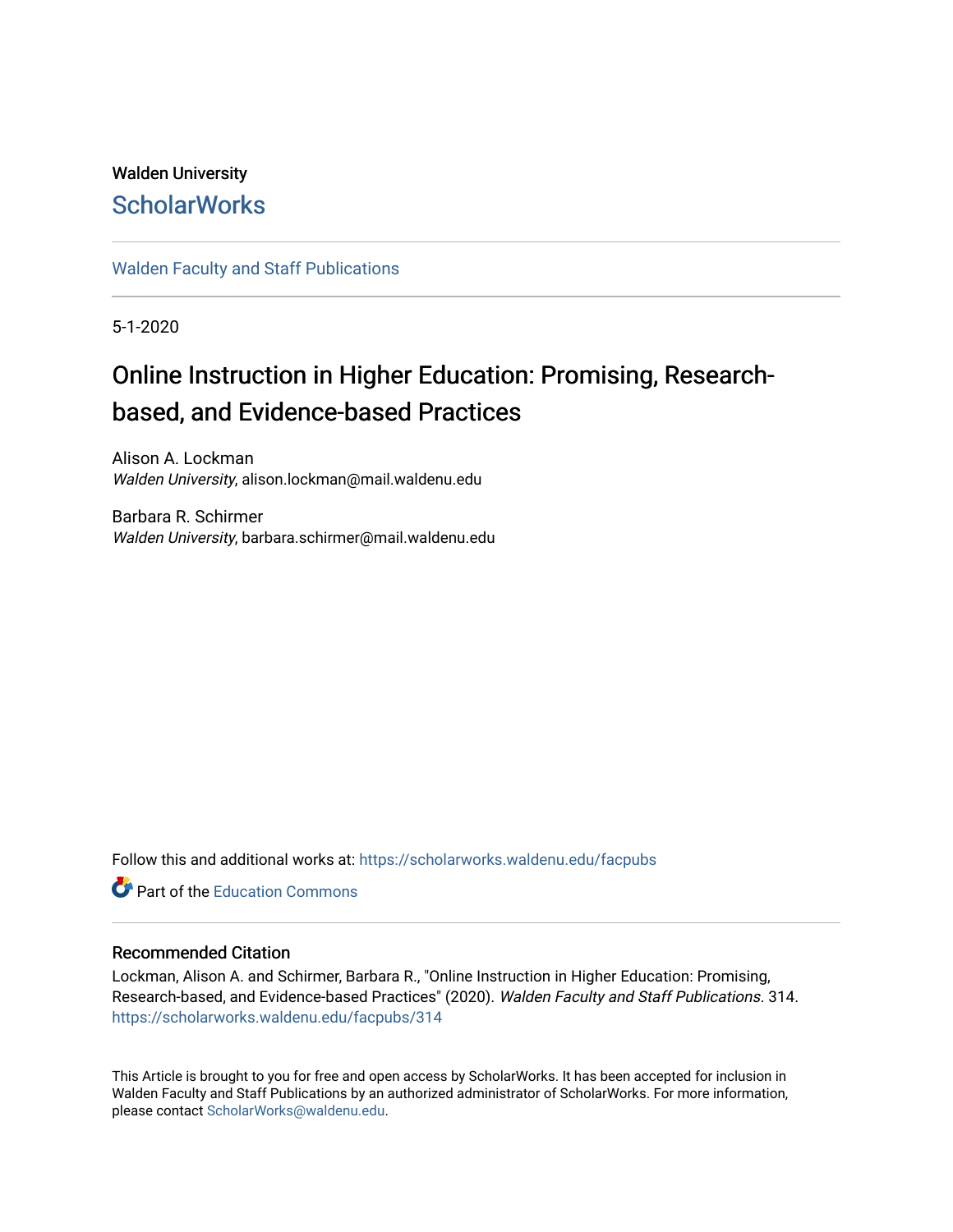## Walden University

# **ScholarWorks**

[The Richard W. Riley College of Education and](https://scholarworks.waldenu.edu/cel_pubs) The Richard W. Riley College of Education and Colleges and Schools [Leadership Publications](https://scholarworks.waldenu.edu/cel_pubs)

5-2020

# Online Instruction in Higher Education: Promising, Researchbased, and Evidence-based Practices

Alison A. Lockman Walden University, alison.lockman@mail.waldenu.edu

Barbara R. Schirmer Walden University, barbara.schirmer@mail.waldenu.edu

Follow this and additional works at: [https://scholarworks.waldenu.edu/cel\\_pubs](https://scholarworks.waldenu.edu/cel_pubs?utm_source=scholarworks.waldenu.edu%2Fcel_pubs%2F201&utm_medium=PDF&utm_campaign=PDFCoverPages) 

**C** Part of the [Education Commons](http://network.bepress.com/hgg/discipline/784?utm_source=scholarworks.waldenu.edu%2Fcel_pubs%2F201&utm_medium=PDF&utm_campaign=PDFCoverPages)

#### Recommended Citation

Lockman, Alison A. and Schirmer, Barbara R., "Online Instruction in Higher Education: Promising, Research-based, and Evidence-based Practices" (2020). The Richard W. Riley College of Education and Leadership Publications. 201.

[https://scholarworks.waldenu.edu/cel\\_pubs/201](https://scholarworks.waldenu.edu/cel_pubs/201?utm_source=scholarworks.waldenu.edu%2Fcel_pubs%2F201&utm_medium=PDF&utm_campaign=PDFCoverPages) 

This Article is brought to you for free and open access by the Colleges and Schools at ScholarWorks. It has been accepted for inclusion in The Richard W. Riley College of Education and Leadership Publications by an authorized administrator of ScholarWorks. For more information, please contact [ScholarWorks@waldenu.edu.](mailto:ScholarWorks@waldenu.edu)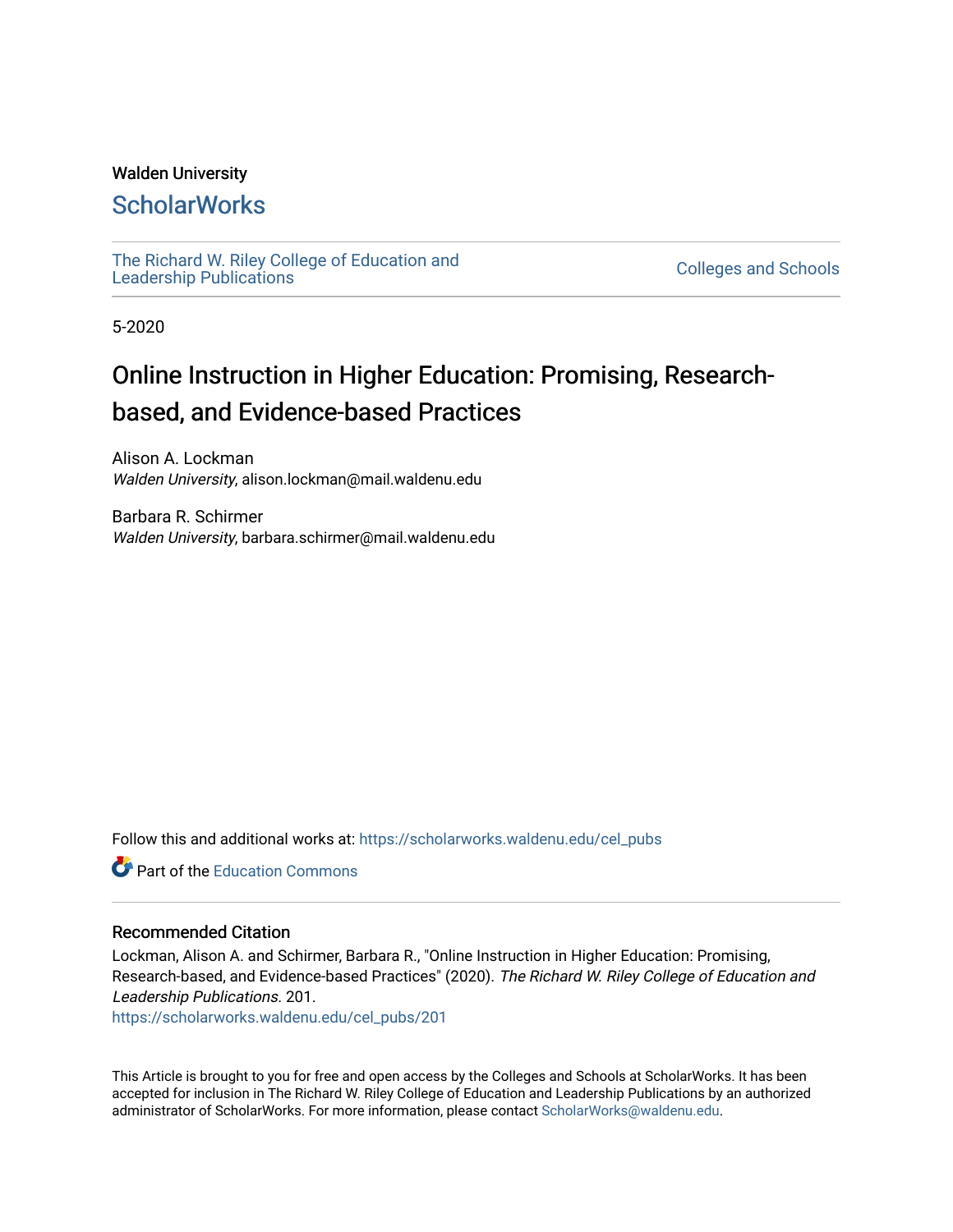**Journal of Education and e-Learning Research** *Vol. 7, No. 2, 130-152, 2020 ISSN(E) 2410-9991 / ISSN(P) 2518-0169 DOI: 10.20448/journal.509.2020.72.130.152 © 2020 by the authors; licensee Asian On[line Journal](https://www.asianonlinejournals.com/index.php/JEELR/article/view/1606) [Publishing Group](http://crossmark.crossref.org/dialog/?doi=10.20448/journal.509.2020.72.130.152&domain=pdf&date_stamp=2017-01-14)*

Check for updates Check for updates

# **Online Instruction in Higher Education: Promising, Research-based, and Evidencebased Practices**

**Alison S. Lockman<sup>1</sup>** **Barbara R. Schirmer<sup>2</sup>**

*( Corresponding Author) 1,2Waldenu University, United States.* lenu.ed <sup>2</sup>Email: Barbara.schirmer@mail.waldenu.edu



#### **Abstract**

The purpose of this study was to review the research literature on online learning to identify effective instructional practices. We narrowed our scope to empirical studies published 2013-2019 given that studies earlier than 2013 had become quickly outdated because of changes in online pedagogies and technologies. We also limited our search to studies with undergraduate and graduate students, application of an empirical methodological design, and descriptions of methodology, data analysis, and results with sufficient detail to assure verifiability of data collection and analysis. Our analysis of the patterns and trends in the corpus of 104 research studies led to identification of five themes: course design factors, student support, faculty pedagogy, student engagement, and student success factors. Most of the strategies with promising effectiveness in the online environment are the same ones that are considered to be effective in face-to-face classrooms including the use of multiple pedagogies and learning resources to address different student learning needs, high instructor presence, quality of facultystudent interaction, academic support outside of class, and promotion of classroom cohesion and trust. Unique to the online environment are user-friendly technology tools, orientation to online instruction, opportunities for synchronous class sessions, and incorporation of social media. Given the few studies utilizing methodological designs from which claims of causality can be made or meta-analyses could be conducted, we identified only faculty feedback as an evidence-based practice and no specific intervention that we could identify as research-based in online instruction.

**Keywords:** Online learning, Higher education, Blended instruction, College students, Hybrid instruction, Virtual learning.

| Citation   Alison S. Lockman; Barbara R. Schirmer (2020). Online | <b>Acknowledgement:</b> Both authors contributed to the conception and design of |
|------------------------------------------------------------------|----------------------------------------------------------------------------------|
| Instruction in Higher Education: Promising, Research-based, and  | the study.                                                                       |
| Evidence-based Practices. Journal of Education and e-Learning    | <b>Funding:</b> This study received no specific financial support.               |
| Research, $7(2)$ : 130-152.                                      | <b>Competing Interests:</b> The authors declare that they have no conflict of    |
| History:                                                         | interests.                                                                       |
| Received: 14 February 2020                                       | <b>Transparency:</b> The authors confirm that the manuscript is an honest,       |
| Revised: 17 March 2020                                           | accurate, and transparent account of the study was reported; that no vital       |
| Accepted: 20 April 2020                                          | features of the study have been omitted; and that any discrepancies from the     |
| Published: 8 May 2020                                            | study as planned have been explained.                                            |
| Licensed: This work is licensed under a Creative Commons         | Ethical: This study follows all ethical practices during writing.                |
| Attribution 3.0 License (CC) BY                                  |                                                                                  |
| <b>Publisher:</b> Asian Online Journal Publishing Group          |                                                                                  |
|                                                                  |                                                                                  |
|                                                                  |                                                                                  |

## **Contents**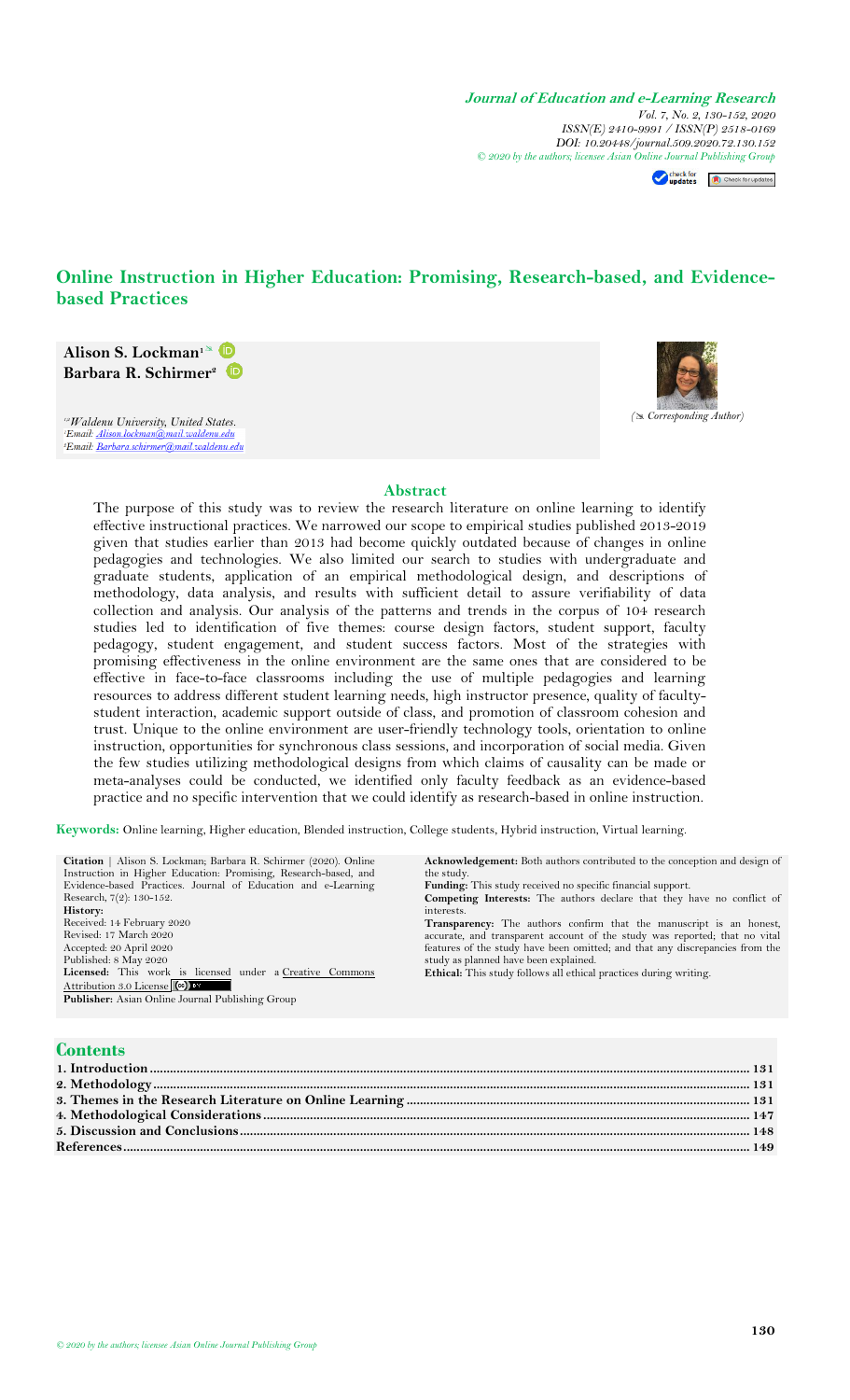#### **Contribution of this paper to the literature**

This study contributes to existing literature by reviewing the research literature on online learning to identify effective instructional practices.

## <span id="page-3-0"></span>**1. Introduction**

Online learning has been a disruptive innovation in higher education from the point when personal computers became commonplace and enabled instruction to be delivered at the learner's fingertips. The dramatic increase in online instruction since the mid-1990s led to a study initiated by the U.S. Department of Education, Office of Planning, Evaluation, and Policy Development to provide policy makers and practitioners with research evidence on the conditions under which online education was effective. [Means, Toyama, Murphy, Bakia, and Jones \(2010\)](#page-23-0) conducted a meta-analysis and literature review of studies conducted between 1996 to 2008 to identify the effectiveness of online compared to faceto-face instruction, effectiveness of supplemental online instruction in face-to-face courses for enhancing learning, and practices associated with more effective learning in online courses. The authors reported that their meta-analysis was based on few rigorous studies of the effectiveness of online learning. Findings showed modestly better learning in online than face-to-face conditions, pedagogy did not influence learning except for the greater effect sizes found for instructor-directed or collaborative learning rather than independent, self-directed learning. The authors concluded that findings did not support the superior learning in online instruction. Given the decade since publication of the Means et al. meta-analysis and literature review, advances in technologies used in online instruction, and widespread online course delivery among institutions of higher education in the U.S., we set out to identify the practices associated with effective online learning. Instead of beginning our search of research studies with a 2009 publication date, which was the point in time that the Means and colleagues had concluded their search, we narrowed our scope to 2014-2019 given that earlier studies had become quickly outdated because of changes in online pedagogies and technologies. We expected that researchers would have addressed the gaps, inconsistencies, and weaknesses in the earlier studies of online instruction. We also limited our search to studies of online instruction with undergraduate and graduate students.

#### <span id="page-3-1"></span>**2. Methodology**

We searched the databases of ERIC, Education Source, and PsycInfo. Given our window of publication dates, we did not search the reference lists of pertinent articles because those would be older than our target. We also did not attempt to search a short list of journals as publication venues expressly for online learning have proliferated in the past decade and many studies are published across a broad range of topic areas. We limited our search terms to *online learning* and *college* without limiting Boolean operators to cast the widest possible net of pertinent studies. We identified 516 studies based on our criteria of publication date and topic. We narrowed this number to 125 studies based on the application of a quantitative or qualitative methodological design. Of this number, 22 studies were eliminated because they did not include descriptions of methodology, data analysis, and results with sufficient detail to assure verifiability of data collection and analysis. The final number of studies included in this review is 104.

As the terminology used to identify the differences in course delivery vary by author, we use the term *face-to-face* to refer to courses offered in person in a brick-and-mortar classroom, *online* to refer to courses offered fully online, and *blended* to refer to courses with online and face-to-face components. We recognize that this terminology has shifted over time and will likely shift in the future, such as *hybrid* instead of blended, and *in-ground* instead of face-to-face or brick-and-mortar. We use the terms *synchronous* to mean that all students participate online in real time but in different locations and *asynchronous* to mean that students participate in an online learning course at different times; however, we only use these terms when they are pertinent to the methodology and findings. Similarly, we do not use the umbrella terms *eLearning* or *electronic learning*, which refers to any type of instruction in a digital medium, or *distance education*, which refers to any type of instruction in which learners and instructors are in different locations unless these are the terms used by the authors.

The methodology we applied to reviewing the corpus of 104 studies involved the following steps:

- 1. Each study was analyzed with a technique developed by [Schirmer \(2018\)](#page-23-1) that enabled us to identify and compare studies along the dimensions of the rationales, purposes, research questions, theoretical frameworks, participants and settings, procedures, interventions when appropriate, measures, data analyses, results, conclusions, and implications.
- 2. Themes across studies were identified that reflected patterns and trends in the 104 studies.
- 3. Within each theme, the studies were compared and contrasted.
- 4. Key findings for each theme were identified.
- 5. Studies were reviewed to identify those that incorporated common variables investigated with experimental designs that could be analyzed with meta-analysis.
- 6. Methodological considerations involving critical analysis, gaps and inconsistencies, and limitations within the body of research literature were identified.

#### <span id="page-3-2"></span>**3. Themes in the Research Literature on Online Learning**

Our analysis of the patterns and trends in the corpus of research studies led to identification of five themes: course design factors, student support, faculty pedagogy, student engagement, and student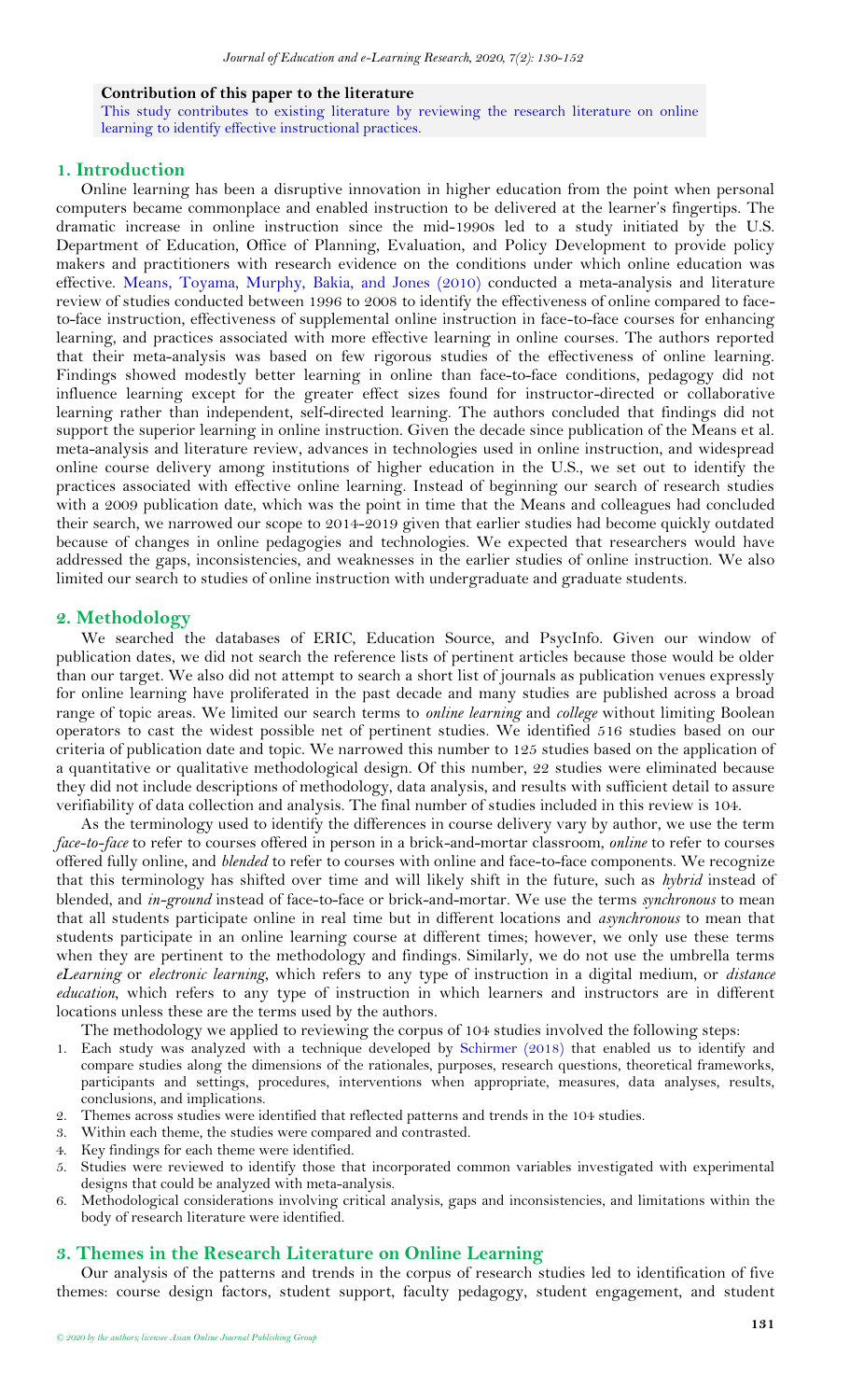<span id="page-4-0"></span>success factors. [Table 1](#page-4-0) provides descriptions of the methodological design, participants, and measures for each study.

#### *3.1. Course Design Factors*

Course design factors have been of interest to researchers since the inception of online learning. Until recently, most of these studies focused on straightforward comparisons between the effectiveness of fully online, blended, and traditional face-to-face instruction. Whereas participant numbers ranged dramatically from one course section to thousands of students in multiple courses, all of the studies compared instructional approaches with measures of course achievement [\(Carbone, 2018;](#page-21-1) [Harris &](#page-22-0)  [Nikitenko, 2014;](#page-22-0) [Jovanovic et al., 2015;](#page-22-1) [Ryan, Kaufman, Greenhouse, She, & Shi, 2016;](#page-23-2) [Xu & Jaggars,](#page-24-0)  [2014\)](#page-24-0). Results consistently showed no significant differences in student learning between the instructional modalities.

Several investigations focused on factors that might explain the similarities in learning outcomes across venues. Student social presence and autonomy have not explained differences in learning outcomes [\(Zacharias & Yiannis, 2017\)](#page-24-1). Findings have also shown that venue is less important than student diligence and drive [\(McDonough, Roberts, & Hummel, 2014\)](#page-23-3) and differences among students reflect preference with one venue versus dissatisfaction with the other venue [\(Forte, Schwandt, Swayze, Butler,](#page-22-2)  [& Ashcraft, 2016\)](#page-22-2).

Beyond exploring the possibility of differential effectiveness in delivery mode, researchers have investigated course design elements. Results have shown that assessment strategies, encouragement of socialization , and promotion of critical thinking are significantly related to student satisfaction, selfperceived learning, and collaboration [\(Chen, Bastedo, & Howard, 2018;](#page-21-2) [Jou, Lin, & Wu, 2016\)](#page-22-3). It has been shown that groupwork is a challenging design element because students often lack interest and favorability toward online group work [\(Xu., Du, & Fan, 2015\)](#page-24-2). Findings have demonstrated that the establishment of group trust, previous experience in online courses, peer- and learning-oriented reasons for working collaboratively with group members, providing and receiving feedback, and help-seeking are significant in predicting successful collaboration [\(Du et al., 2018;](#page-22-4) [Xu. et al., 2015\)](#page-24-2). [Tirado, Hernando, and](#page-23-4)  [Aguaded \(2015\)](#page-23-4) examined the interaction of students in working groups who were assigned the task of resolving cases in their internships through in an online discussion forum. Cohesion among members of a group and the centrality of the most influential members of the group were found to be positively related to student knowledge building.

Other researchers have investigated student characteristics related to persistence, satisfaction, and success in the different delivery modes. [Politis and Politis \(2016\)](#page-23-5) found that motivation was a key factor for enhancing students' skills and knowledge and, alternatively, easy access to synchronous online tools motivated students to be more engaged in the learning process. Investigations of the relationship between delivery mode and student satisfaction showed greater satisfaction with online and blended course modes for the [Wiechowski and Washburn \(2014\)](#page-24-3) study and a significant relationship between satisfaction and use of technology and interactive course elements for the [Marmon, Vanscoder, and](#page-23-6)  [Gordesky \(2014\)](#page-23-6) study.

The findings of two large-scale research studies showed a correlation between age and persistence in undergraduate online courses. [James, Swan, and Daston \(2016\)](#page-22-5) found that students enrolled in only blended courses had 1.2 to 1.6 times greater odds of being retained than fully online students, and that students in only face-to-face courses had 1.3 to 1.6 times greater odds of being retained than fully online students. They also found that taking online classes was more harmful to retention for younger students and those without Pell grants. Similarly, [Cochran, Campbell, Baker, and Leeds \(2014\)](#page-22-6) found that withdrawal rate was the highest for first-year students and decreased steadily for sophomores, juniors, and seniors.

Several research teams investigated factors related to student persistence. [Gering, Sheppard, Adams,](#page-22-7)  [Renes, and Morotti \(2018\)](#page-22-7) found a correlation between persistence and cumulative grade point average, class standing, course level, degree level, race, high perceived academic support, high teaching presence, and high social support. Students identified the importance of time management, supportive family, teaching presence, student initiative, social presence, and self-initiative in their persistence. Other factors found to be associated with persistence include the use of multiple pedagogies, technologies, and learning resources [\(Sridharan, Deng, & Kinshuk, 2014\)](#page-23-7) and student motivation, though motivation was lower for online courses than blended and face-to-face [\(Wong & Fong, 2014\)](#page-24-4).

In two studies, researchers investigated the perceptions of students about the effectiveness of online course learning tools and faculty pedagogy. The students in the [Wai and Seng \(2015\)](#page-23-8) study reported using power point predominantly, videos and online exercises moderately, and discussion tools and online lectures only slightly. [Hixon, Barczyk, Ralston-Berg, and Buckenmeyer \(2016\)](#page-22-8) found that with greater experience in online courses, learners were more cognizant of the importance of clear expectations, alignment of instructional components, logical navigation, and ready availability of required tools and resources.

[Smart and Saxon \(2016\)](#page-23-9) investigated the issues involved in persistence and success for students with learning challenges who were taking development English courses. Results showed that significantly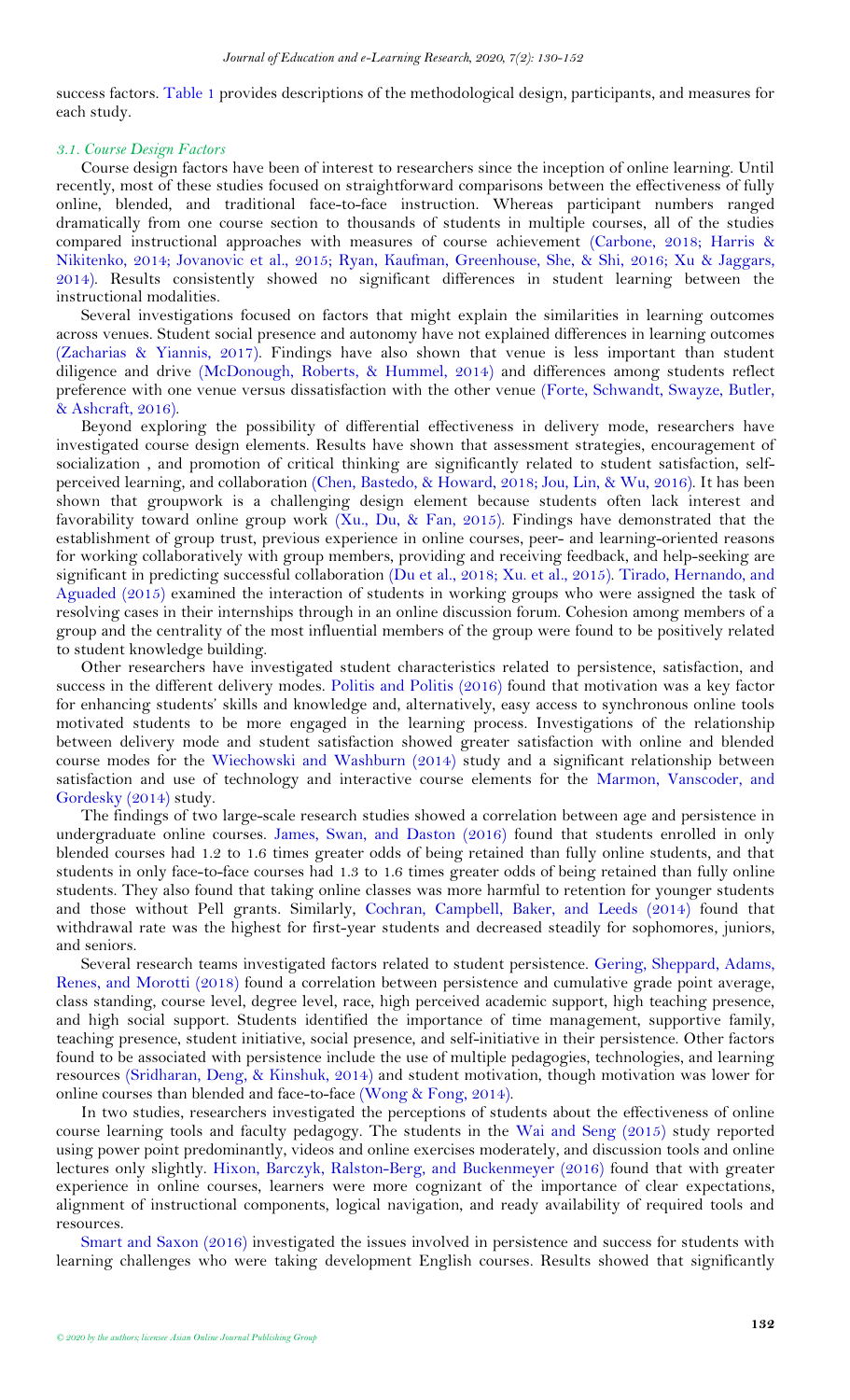more students withdrew or received grades of D and F in the fully online and blended courses compared to the face-to-face courses.

#### *3.1.1. Key Findings from Course Design Studies*

Course design studies have involved examinations of differences in learning outcomes and student satisfaction between courses offered online, blended, and face-to-face. For straightforward comparisons based on course grades and student course evaluations, results have shown that student diligence predicts success regardless of venue and differences in satisfaction reflect personal preference for one venue rather than dissatisfaction with another venue.

Several course design elements were found to be effective in improving achievement and satisfaction including incorporation of multiple pedagogies and learning resources, feedback from the instructor and peers, user-friendly online tools, high instructor presence, and promotion of socialization, and group trust. The course design elements that showed less effectiveness included groupwork and online lectures. The one study that examined the performance of students enrolled in a college developmental English courses found significantly more of these students did more poorly in the fully online and blended courses.

#### *3.2. Student Support*

A substantial body of the recent research literature has involved support for students within online coursework. Though regional accreditation of institutions of higher education in the U.S. requires that student in online coursework receive equivalent access to support services as those attending classes on campus, these studies have addressed the challenges of offering comparable support within virtual modes and the researchers have sought to identify the specialized support needed by students in fully online classes.

Categories of support needed by online students was the subject of two investigations. [Gaytan \(2013\)](#page-22-9) found that student self-discipline, quality of faculty-student interaction, and mandatory orientation were rated as the most important factors affecting student retention in online courses. [Netanda, Mamabolo,](#page-23-10)  [and Themane \(2019\)](#page-23-10) examined the perceptions of online students and instructors. The students identified financial, technological, and academic support interventions as the most salient support services needed. They viewed barriers to online success as the unavailability of lecturers through telephones and emails, feelings of isolation, and lack of interaction between students and their instructors. The instructors identified academic support as the most crucial need and lack of student self-directedness as a barrier to student success.

Researchers have also examined the relationship between specific support factors and student performance in online courses. Motivational support, cognitive learning strategies, social support, and sense of community have been found to predict student engagement and course achievement, but no significance has been found for interactivity and metacognitive support [\(Park & Yun, 2017;](#page-23-11) [Vayre &](#page-23-12)  [Vonthron, 2017;](#page-23-12) Yı[lmaz & Keser, 2017\)](#page-24-5). [Wang \(2014\)](#page-23-13) found that students' perceptions of trustworthiness in online coursework was influenced by prior positive experience and good reputation of the online learning system or instructor, good accessibility and usability of the online learning system, instructor responsiveness, sense of care and community created by the instructor, and understandable privacy and security policies. The feedback from the students with disabilities showed that because of trust issues, the majority initially held reservations about requesting accommodations.

Two studies have involved experimental investigations of support interventions. [Fricker \(2013\)](#page-22-10) examined the effect of a dedicated graduate teaching assistant on student retention and course completion. Fricker reported that 19 of the 20 students completed the course with a C or better and credited the support provided by the teaching assistant. [Taylor, Dunn, and Winn \(2015\)](#page-23-14) investigated the influence of a video course orientation tutorial on online course completion rates. Their results showed significant improvement in grades and reduction in withdrawals for only some of the courses.

Two other approaches for improving student success in online coursework have involved prerequisite coursework designed to build knowledge and skills for college-level courses and instructors' use of frequent data about student learning to modify instruction. [Bookallil and Rolfe \(2016\)](#page-21-3) examined the records of all first-time enrollments in enabling programs during a 10-year period. Enabling programs in Australian universities provide a second chance pathway to college enrollment. Results showed that enrollments into enabling programs increased during the decade but no concomitant increases in program completions and articulations to undergraduate study. [Lu, Huang, Huang, and Yang \(2017\)](#page-22-11) provided instructors with suggestions based on student clickstream data during learning activities and found that student learning outcomes and levels of engagement were greater for students who used clickers in response to instructional activities.

#### *3.2.1. Key Findings from Student Support Studies*

Student support studies have involved identification of categories of support needed by online students and relationships between these factors and student success. The factors found to be important to student achievement in online coursework include orientation to online instruction prior to beginning coursework, quality of faculty-student interaction, academic support for students, and establishment of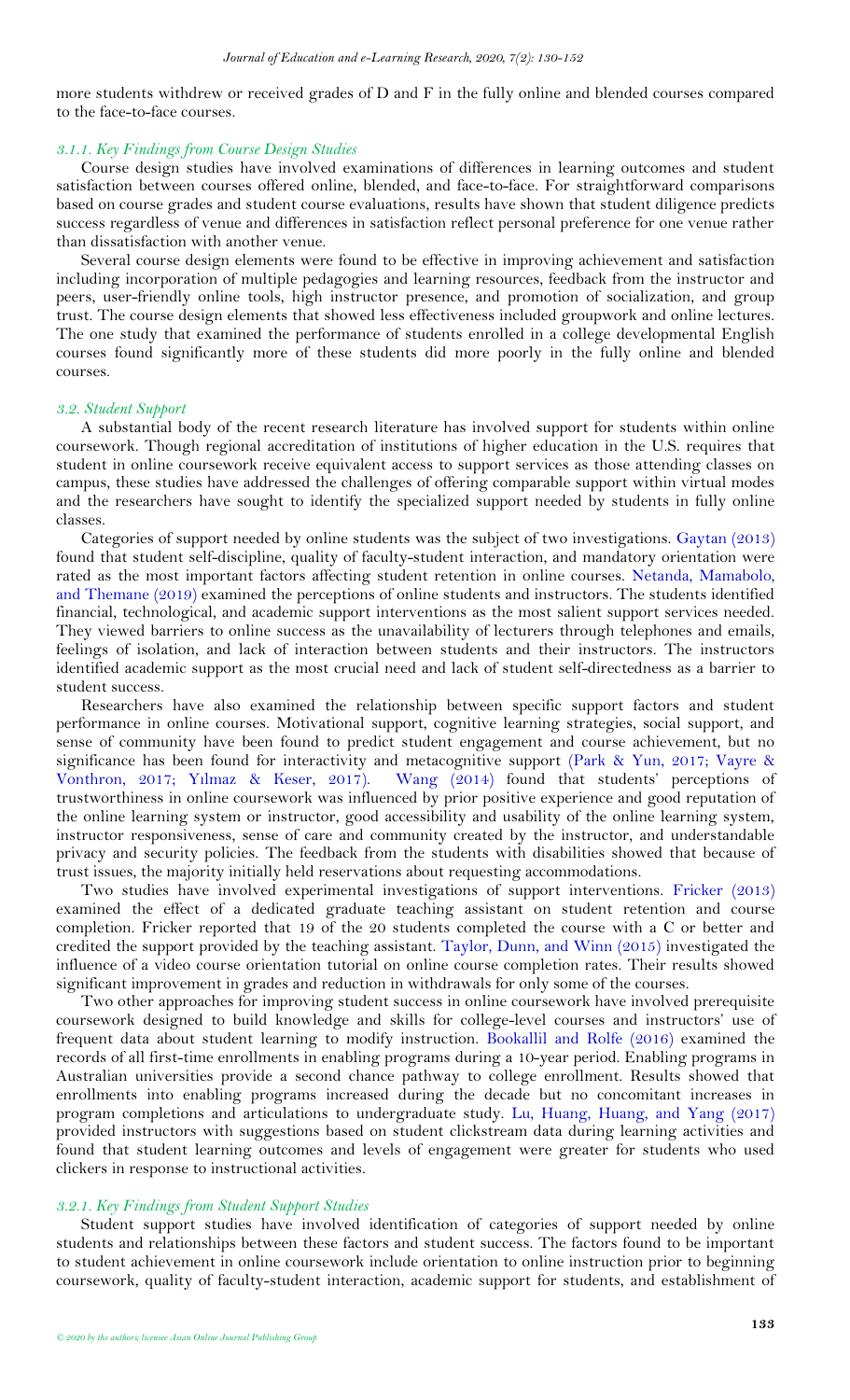trust and a sense of community in the online course. Trust was identified as particularly important in one study that included the perceptions of students with learning disabilities.

#### *3.3. Faculty Pedagogy*

Faculty pedagogy in online instruction has been a topic of great interest to researchers seeking to identify approaches with evidence of effectiveness for improving learner achievement and satisfaction. Topics have included the use of online discussion forums, social media, video clips, and flipped learning. Researchers have also examined components of effective online instruction such as the use of feedback, culturally responsive teaching, problem-based learning, metacognitive support, and instructor presence.

#### *3.3.1. Discussion Forums*

Discussion forums are a staple of online instruction. They are typically designed to engage students in sharing their insights and ideas about a topic, usually through a question or statement prompt, and to encourage student-student and student-faculty interaction.

Given that the value of discussion forums is dependent on the extent to which students participate, several studies have involved the examination of factors that improve or weaken the number and quality of students' discussion posts. Results have shown that the number of instructor posts influences the number and level of thinking in the student posts, but types of prompts have mixed effectiveness on student learning [\(Howell, LaCour, & McGlawn, 2017;](#page-22-12) [Ringler et al., 2015;](#page-23-15) [Tibi, 2018\)](#page-23-16). [Liu and Yang](#page-22-13)   $(2014)$  found that discussions were most effective when instructor presence encouraged talk about the students' personal lives rather than only discussion of factual material and theory. Results of the [Hoey](#page-22-14)  [\(2017\)](#page-22-14) investigation indicated that the frequency of instructor Interaction did not influence student perceptions of the quality of instruction though significantly related to student satisfaction and achievement outcomes.

Several studies incorporated strategies for increasing student participation in discussion forums. Results have shown a positive association between the number of visual materials accessed and number of discussion posts, significant relationship between written assignment scores and attendance at a preparation contact session, and significant difference between the final exam scores of students who used an online discussion forum and students who did not use this forum [\(Bonafini, Chae, Park, & Jablokow,](#page-21-4)  [2017;](#page-21-4) [Olivier, 2016\)](#page-23-17). [Madden, Jones, and Childers \(2017\)](#page-22-15) used synchronous web-based conferencing and asynchronous discussion boards and found complementary attributes with the synchronous mode enabling students to receive immediate answers and the discussion forum promoting greater reflection on course material. [Hou, Wang, Lin, and Chang \(2015\)](#page-22-16) combined discussion forums and Facebook during online group project collaborations. They found that the students posted more messages on Facebook than on the discussion forum; however, discussion forum posts were more task-oriented and Facebook posts were more often off-topic indicating that Facebook facilitated social interaction and the discussion forum facilitated task completion.

#### *3.3.2. Online Videos*

A recent interest in an instructional strategy referred to as flipped learning has led to studies involving the use of online instructional videos that students are expected to review as preparation for class. In flipped learning, content traditionally presented in class through lecture format is flipped to content presented online prior to class. Class time is then used for activities such as discussion and application. Much of the research on flipped learning in college classrooms involves the use of videos.

Instruction in the [Nagy \(2018\)](#page-23-18) study involved traditional classroom teaching, electronic textbook readings, practice exercises, and online videos. Results showed positive correlations between video usage, ease of use, usefulness, learning performance, and Internet self-efficacy but not between learner satisfaction and learner-learner interaction. Unlike the Nagy study in which videos were used throughout the course, several studies incorporated videos for a few class sessions. Findings from these investigations showed greater in-class engagement though mixed effects on learning gains, learner attitudes, reflective thinking, self-efficacy, and perceptions of the instructor during supplementary video-based instruction [\(Chyr, Shen, Chiang, Lin, & Tsai, 2017;](#page-21-5) [Freguia, 2017;](#page-22-17) [Kim & Thayne, 2015;](#page-22-18) [Makarem, 2015\)](#page-23-19). Students in these studies reported that the video lectures provided a good change in pace from regular lectures and were helpful when studying for exams because they could replay segments but were not as important as other activities connected to performance evaluation. The results of two other studies indicate that the mixed results for course achievement may be related to student preference for traditional instruction and low interest in accessing the videos [\(Evans & Cordova, 2015;](#page-22-19) [Guy, Byrne, & Dobos, 2018\)](#page-22-20).

Unlike videos that replicate lectures and PowerPoint slides, video case studies are commonly used in teacher education classes to present scenarios of instructional situations and problems. Similar to findings from studies using videos as part of a flipped learning method, results have shown no significant differences in knowledge acquisition, and engagement with online video cases waxed and waned during the course ([Mirriahi, Jovanovic, Dawson, Gaševi](#page-23-20)ć, & Pardo, 2018; [Saltan, 2017\)](#page-23-21).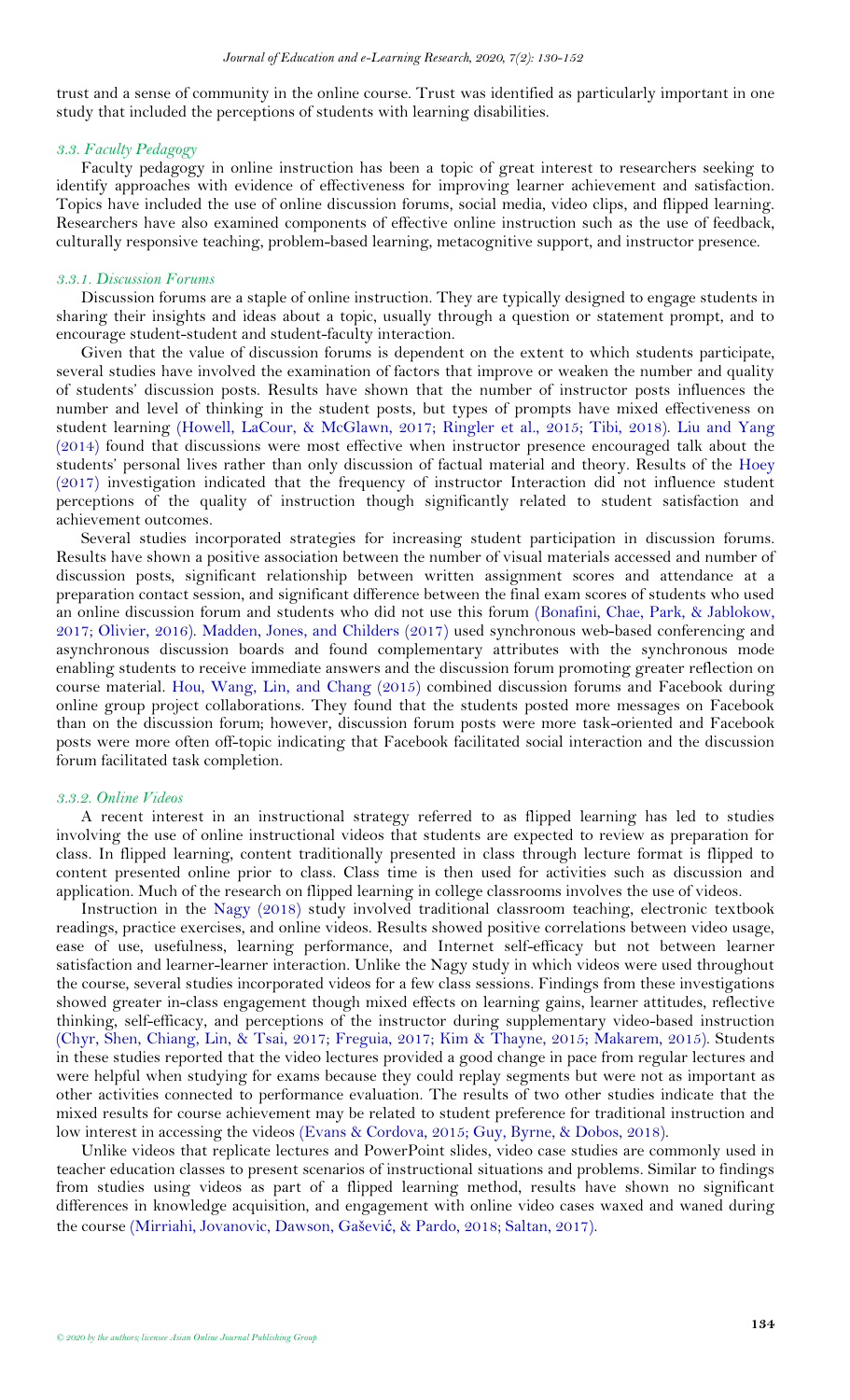#### *3.3.3. Social Media*

Given the ubiquity and popularity of social media, researchers have explored the use of social network sites within blended and fully online courses. Most of these studies have used the private groups feature of Facebook. The course instructor is the de facto administrator who invites students into the group, creates events, and uploads pictures, videos, or files for the students to access. As a closed Facebook group, students have a private forum for sharing ideas, posting updates, and working collaboratively.

Significant relationships have been found between student interaction on course Facebook sites, academic performance, and course satisfaction [\(Al-Dheleai & Tasir, 2017;](#page-21-6) [Davidovitch & Belichenko,](#page-22-21)  [2018\)](#page-22-21). [Moorthy et al. \(2019\)](#page-23-22) examined the factors related to using Facebook for learning and found a positive correlation between perceived ease of use and intention to use Facebook for learning but not between usefulness and intention to use Facebook. Their finding is similar to that of [Hou et al. \(2015\)](#page-22-16) who found that Facebook facilitated social interaction but did not facilitate learning academic material.

[Bozkurt, Karadeniz, and Kocdar \(2017\)](#page-21-7) explored students' social network site preferences for communication and interaction. Results showed that students primarily used social network sites to find information, seek opinions, and keep in touch with friends and family. Regarding other uses, they expressed the belief that social network sites have potential for education purposes.

#### *3.3.4. Technologies*

As new technologies are developed and older technologies are adapted to learning environments, researchers have explored applications to online learning. One such technology is synchronous web-based conferencing that enables all users to see the same screen or each other from multiple remote locations. Web conferencing has improved during the past few years with greater Internet speed, built-in computer webcams, and availability of free software.

[Wdowik \(2014\)](#page-23-23) found that the interactive nature of a synchronous online learning community encouraged active learning, meaningful interactions, and engagement. Taking a different approach, [Politis and Politis \(2016\)](#page-23-5) examined the influence of learner characteristics on knowledge acquisition within a web-based synchronous online classroom environment. Results showed that proficiency with etechnologies and student motivation were significantly related to better learning outcomes in web-based synchronous online classes.

With the easy availability and relatively low cost of smartphones and tablets, students can carry a computer operating system, Internet access, and software applications almost anywhere. In one study of using smartphone apps to enhance student learning, [Vázquez-Cano \(2014\)](#page-23-24) found that the students felt the smartphones apps had a positive influence on their learning of course content.

[Blackburn \(2015\)](#page-21-8) investigated the technological capability of embedding pictorial stories into online course elements as a technique for illustrating abstract statistical concepts with icons. Results indicated that the pictorial stories had a positive influence on subject matter understanding, attentiveness, enthusiasm, and participation. The embedding technique investigated by [Hollingsworth and Lim \(2015\)](#page-22-22) involved web-based modules focused on a practice or process for working with young children and families. They found that the students met the learning objectives but differed in their preferences for web-based modules versus traditional instruction.

#### *3.3.5. Qualities of Faculty Online Teaching*

Specific qualities of faculty teaching in online environments have been investigated in several studies. The largest segment of this research has focused on the format, quality, and effectiveness of feedback to students.

[McCarthy \(2017\)](#page-23-25) examined the perspectives of university students regarding the usefulness of instructor feedback, face-to-face peer feedback, and online peer feedback. Results demonstrated that though students responded positively to providing and receiving feedback from peers, they valued the feedback from instructors more highly than peer feedback and reported their discomfort with providing critical feedback to peers. Similarly, [Bonafini et al. \(2017\)](#page-21-4) had found that students rarely disagreed with others in the discussion forum in their study. [Yang \(2018\)](#page-24-6) investigated the effectiveness of online peer and instructor feedback for improving the writing skills of students and found that less proficient writers made significant writing improvement whereas proficient writers made relatively slight writing progress.

In a different approach to identifying characteristics of effective feedback in online coursework, [Zimbardi et al. \(2017\)](#page-24-7) examined the effect of students' use of feedback with subsequent performance on similar tasks. They found that the immediacy and usefulness of the feedback had the greatest impact on improvement with similar tasks, and students who showed high levels of interaction with the feedback made the greatest improvement. Alternatively, [Webb and Moallem \(2016\)](#page-24-8) found little direct effect of feedback on student performance, though they concluded that instructor feedback should be frequent, timely, motivating, informative, and precise. They also recommended that feedback should be written, verbal, and dialogic.

[Trad, Katt, and Miller \(2014\)](#page-23-26) explored the concept of face threat mitigation as a factor in students' ability to benefit from instructor feedback in online courses. Face threat mitigation is an approach to reducing the potentially threatening nature of feedback when nonverbal cues are not available through face-to-face discussion to soften the impact. In face threat mitigation, the instructor uses verbal and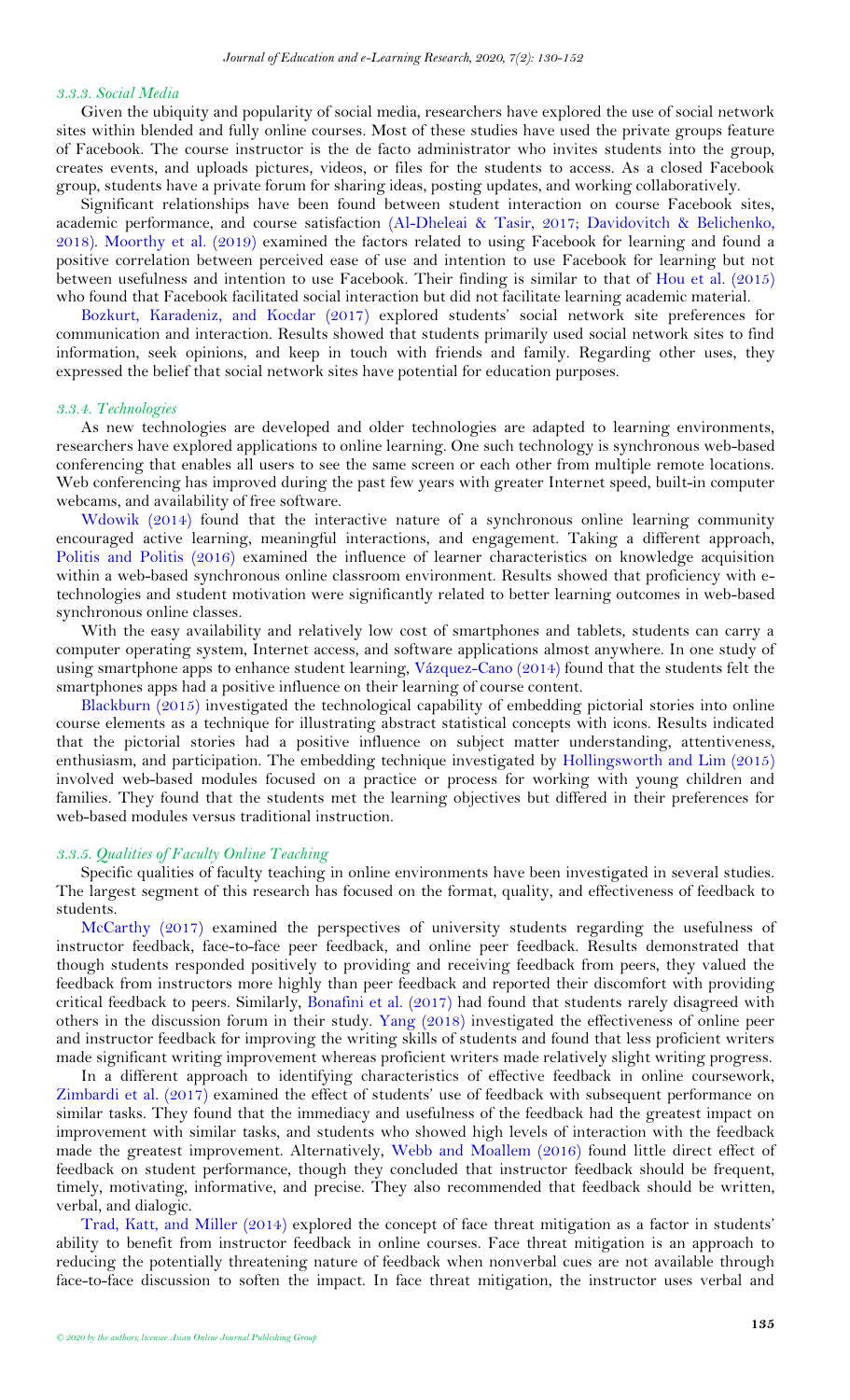linguistic strategies to mitigate the potentially threatening nature of the feedback. In the [Trad et al.](#page-23-26)  [\(2014\)](#page-23-26) study, high-face threat mitigation language was used in one condition and low-face threat mitigation language in the other condition. Results showed that high-face threat mitigation within carefully crafted feedback enhanced the students' perception of instructor credibility and improved their motivation.

Similar to the Trad et [al. \(2014\)](#page-23-26) study, [Cutsinger, Wall, and Tapps \(2018\)](#page-22-23) investigated the issue of instructor presence in online versus face-to-face instructional environments. Results showed a significant relationship between perception of instructor presence and course satisfaction but not for course outcomes. [Cole et al. \(2017\)](#page-22-24) also examined the relationships between instructor presence and motivation but added student reactions to feedback. They found that the students who perceived higher levels of teaching presence demonstrated higher levels of motivation; however, the more that students reacted negatively to instructor feedback, the less motivated they were.

Several other qualities of faculty teaching with substantial bodies of research in face-to-face classrooms have been investigated in online classrooms. [Heitner and Jennings \(2016\)](#page-22-25) investigated the knowledge and practices of online instructors toward culturally responsive teaching to meet the needs of diverse learners. They found that instructors recognized the need for culturally responsive teaching but their knowledge fell short of addressing this need. [Chen. and Chang \(2014\)](#page-21-9) examined the importance of the learning partner for the effectiveness of problem-based learning in online environments. They described problem-based learning as student-centered, small group, cooperative problem-focused learning activities. Results showed that the groups whose learning partners were recommended completed the problem-solving tasks significantly better than the groups without learning partner recommendations. [Yilmaz, Olpak, and Yilmaz \(2018\)](#page-24-9) added metacognitive support within flipped learning classrooms. When the online component included notes offering metacognitive support, results showed that the students earned significantly higher scores in forethought, self-regulation, and self-reflection.

## *3.3.6. Key Findings from Faculty Pedagogy*

Studies of faculty pedagogy have largely addressed the use of discussion forums, online videos, social media, and specific technology. A smaller body of research has focused on distinguishing the characteristics of effective online faculty teaching.

Findings from the research on discussion forums have shown a positive relationship between the number of student posts and course learning. Results are mixed on whether the number and quality of instructor posts are related to student participation on discussion forums and course achievement. Similarly, interventions designed to increase student participation in discussion forums – such as incorporation of orientation sessions, visual materials, and social media venues – have shown mixed effectiveness.

Studies on the use of video in blended courses are fundamental to the flipped learning approach. Although students expressed a positive attitude toward viewing videos as preparation for in-class sessions and tests, no significant correlations to learning outcomes have been reported. Similarly, studies of case study videos in teacher education programs have shown no effect on course achievement. Results also indicated that students were inconsistent in accessing videos.

Despite the role of social media in the personal lives of most students today, there is relatively little research on using social media within online learning environments and only a few studies have addressed learning effectiveness. The limited findings indicate that social media facilitated student-tostudent interaction but not academic learning.

The few findings on synchronous online learning and other technologies are promising but considerably more research Is needed. For example, it has been found that synchronous environments encouraged active learning but required greater student motivation and proficiency with the technology. The research on smartphone apps, embedded Images, and online learning modules are also promising but there are too few studies to draw conclusions.

Most of the studies on the qualities of faculty online teaching have involved the characteristics of effective feedback to students. Results have shown that faculty feedback is more important to students than peer feedback, and timeliness and usefulness are qualities of effective feedback. Given the student perception that feedback can feel threatening, findings from a few studies indicate that perception of instructor presence can mitigate these feelings and improve student motivation.

The studies involving other aspects of pedagogy have shown that instructors appreciate the importance of culturally responsive teaching but are not skilled in techniques that incorporate the valuing of diversity among students, metacognitive support improves student higher level thinking, and selection of learning partners in group activities is a factor in student success.

#### *3.4. Student Engagement*

Student engagement has been long considered a major factor in academic success and satisfaction. So, it comes as no surprise that researchers have been interested in the differences involved in engaging students effectively within online courses given the challenges involved in learners who never meet in person with one another and instructors. The research we identified largely explored the relationships between engagement, success, and satisfaction.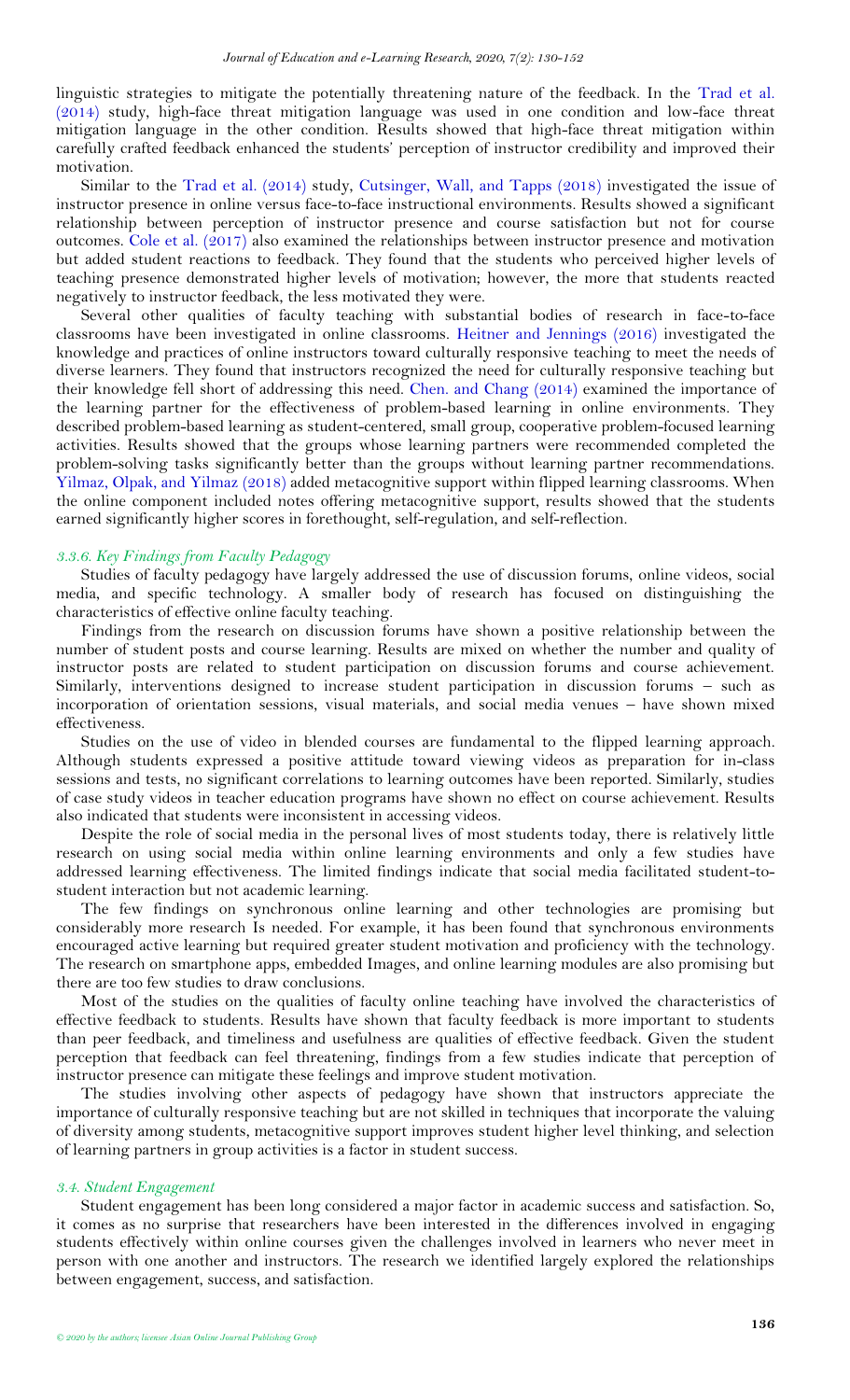One focus of the research on student engagement has involved examining the effect of student interaction patterns on course satisfaction. Results have shown no differences between patterns of student interactions in face-to-face and online sections of the same course [\(Almeda et](#page-21-10) al., 2018) a significant relationship between interaction and student confidence in performing Internet-related tasks [\(Kuo, 2014\)](#page-22-26) and significant correlations between student satisfaction and learner-learner interaction, learnerinstructor interaction, learner-content interaction, and student social online presence [\(Alsadoon, 2018;](#page-21-11) [Kuo, 2014\)](#page-22-26) Unlike Kuo's results, however, [Gameel \(2017\)](#page-22-27) found that only learner-content interaction positively predicted learner satisfaction and concluded that interaction with content was more important to students than their interaction with instructors or peers.

The perceptions of students about the role of engagement in an online community has served as another focus of this body of research. In the [Smith, Erlam, Quirke, and Sylvester \(2014\)](#page-23-27) study, tutors and advisors were assigned to every course. Results demonstrated that perceptions of connectedness with tutors more strongly related to connectedness with other students than perceptions of connectedness with advisors. [Athens \(2018\)](#page-21-12) found that students who perceived high engagement with peers and interaction with course content earned better course grades. In an investigation of engagement when students were required to participate in teamwork assignments within a culture that emphasized competition and individualism, [Aydin and Gumus \(2016\)](#page-21-13) found a positive but weak relationship between the students' perceptions of sense of classroom community and success in team development, but students' preference for individual study rather than teamwork was unchanged.

Several studies used the Community of Inquiry framework to investigate the application to online learning. The Community of Inquiry model describes learning as occurring in the intersection of social, cognitive, and teaching presence [\(Garrison, 2017\)](#page-22-28). Results indicate that the Community of Learning constructs of social, teaching, and cognitive presence are not related to learning achievement though [\(Cutsinger et al., 2018;](#page-22-23) [Maddrell, Morrison, & Watson, 2017\)](#page-23-28) and the promotion of one presence may be detrimental to the others [\(Costley & Lange, 2016\)](#page-22-29). [Hoey \(2017\)](#page-22-14) concluded that the findings from her study both supported and challenged recommendations made by proponents of the Community of Inquiry model because instructor encouragement, acknowledgement, and reinforcement of student contributions did not influence student perceptions of the course, instructor, or their learning. Conversely, student perception of instructors and course quality were found to be higher when instructors engaged in conversational forum posts and discussions that sometimes concerned the students' personal lives rather than only discussion of factual material and theory.

One study involved exploration of the factors that affect faculty engagement when teaching online. [Seaton and Schwier \(2014\)](#page-23-29) found that all instructors were aware of the importance of engaging their students but had difficulty establishing social presence through devices such as discussion boards because the students frequently lacked social presence. They also found that online teaching often led to feelings of isolation from colleagues and though online teaching did not take more time, it commonly took more effort.

[Bigatel and Edel-Malizia \(2018\)](#page-21-14) found that high levels of student engagement occurred when instructors used various computer technologies to communicate, incorporated meaningful and challenging activities, provided timely and effective student feedback, prompted students to reflect on course content, related course content to students' work and life experiences, and used a variety of assessment techniques. However, making presentations and assignments that involved using research skills were negatively correlated with engagement.

[Ronen and Shonfeld \(2017\)](#page-23-30) examined differences in engagement among students with and without learning disabilities. Their results showed that the students with learning disabilities ranked the lecturer's activity in the course and contribution to their learning higher and their involvement in the course lower than the other students. No differences were found between the students with learning disabilities and the others on self-learning ability, evaluation of the online learning environment, and student satisfaction with the online course.

#### *3.4.1. Key Findings from Student Engagement*

Findings from the research on patterns of student interaction and their perceptions of online community engagement have shown that greater interaction with online course content is related to better course grades and satisfaction, but peer and instructor interaction are not consistently related to course satisfaction. The studies that applied the Community of Inquiry framework that describes online learning as occurring in the intersection of social, cognitive, and teaching presence have provided no evidence that the framework can be used to improve learner engagement. The one study that examined the engagement of students with diverse learning needs found that the students with learning disabilities considered the instructor's presence to be important to engaging them.

#### *3.5. Student Success Factors*

Given concerns about attrition in online programs, researchers have sought to identify factors that predict student success in online coursework. This body of research has been largely concentrated on identifying student characteristics that are amenable to instructional or design interventions with the potential to improve course persistence and achievement.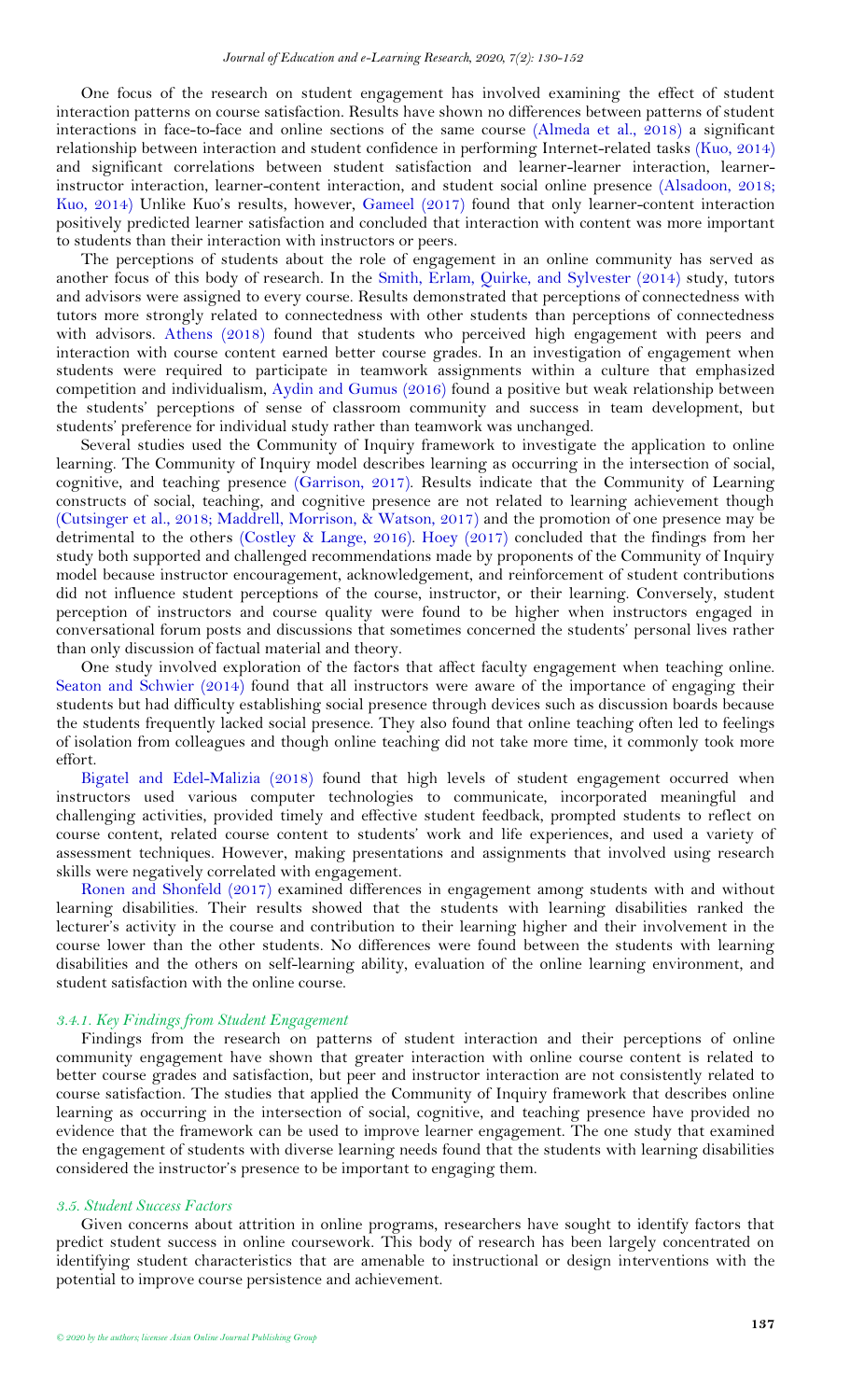[Cigdem and Yildirim \(2014\)](#page-21-15) found that among students enrolled in vocational education, highest readiness for online learning was in the dimension of motivation for learning, followed by self-directed learning and learner control. The lowest readiness was found in the dimensions of computer and Internet self-efficacy. [Gering et al. \(2018\)](#page-22-7) identified seven individual factors that were significantly related to success in online learning: three personal variables (cumulative grade point average, race, and perceived academic control), two circumstantial variables (class standing and degree level), and two course variables (course level and instructor presence). [Puspitasari and Oetoyo \(2018\)](#page-23-31) found academically successful students were highly motivated, were attending college to further their career development, studied 3-4 hours per course per day, and regularly attended academic support programs. Results of the [Kintu and](#page-22-30)  [Zhu \(2016\)](#page-22-30) study showed that workload management and learner interactions predicted learning achievement and satisfaction whereas learner attitudes only predicted satisfaction. [Lu et al. \(2018\)](#page-22-31) found that final academic performance was predicted by the sixth week of a semester and the factors that most affected final academic performance included weekly number of activities and video viewing, participation in tutoring, weekly practice of course concepts, homework scores, and quiz scores.

Several studies have involved the role of learning styles on student success. [Cimermanová \(2018\)](#page-21-16) described learning styles as involving social interaction based on three characteristics: competitivecollaborative, avoidant-participant, and dependent-independent. Regardless of the learners' defined learning style, Cimermanová found no effect on academic achievement. [Wu \(2014\)](#page-24-10) defined learning styles along the dimensions of visual, auditory, or tactile preferences for learning and found no correlation with course satisfaction. [Neroni, Meijs, Leontjevas, Kirschner, and De Groot \(2018\)](#page-23-32) were specifically interested in differences among students with mastery versus performance goal orientation. Students with mastery orientation are focused on developing knowledge and skills whereas students with performance orientation are focused on performing better than others. They found performance goal orientation to be positively related to better academic outcomes and mastery orientation to be unrelated to academic outcomes. [Wu. and Hou \(2015\)](#page-24-11) categorized students as having holistic or serialist cognitive learning styles. They described holist individuals as preferring to learn with a global approach and to explore relationships between concepts early in the learning process; they described serialist individuals as preferring to learn one concept at a time before exploring the relationships between concepts. Results showed that all students spent most time sharing and comparing information on the discussion forum, holist students exhibited discovery behaviors during discussions, and serialist students preferred to discuss issues one by one. They also found that the holist students neglected negotiation and coconstruction of knowledge and the serialist students displayed limited time for new discussions because they continued unresolved topics from previous discussions. [Yu-Ching \(2015\)](#page-24-12) categorized learning styles as assimilating, diverging, accommodating, and converging. Assimilating learning style favors using abstract concepts, observing, and reflecting before taking action in learning. Diverging learning style favors using concrete experiences, synthesizing observations, and relying on thoughts and feelings in learning. Accommodating learning style prefers learning by doing, forming and carrying out plans, and being open-minded when learning. Converging learning style favors abstract concepts, experimentation, and creating new ideas. Results showed that students with assimilating and diverging learning styles performed better and demonstrated higher self-efficacy than those with accommodating and converging learning styles.

Several groups of researchers have Investigated self-efficacy among more and less successful online students. Results have shown a significant correlation between distance learning self-efficacy and academic achievement [\(Tladi, 2017\)](#page-23-33) high Internet self-efficacy and final course exam grades [\(Chang et al.,](#page-21-17)  [2014\)](#page-21-17) e-learning self-efficacy and academic achievement [\(Zhang, Yin, Luo, & Yan, 2017\)](#page-24-13) and self-efficacy and academic achievement [\(Bradley, Browne, & Kelley, 2017;](#page-21-18) [Broadbent, 2016\)](#page-21-19).

Similar in focus to learning styles and self-efficacy, the role of self-regulation has been explored. [Cho](#page-21-20)  [and Heron \(2015\)](#page-21-20) investigated the extent to which self-regulated learning predicts student achievement in online coursework. They found that motivational and emotional variables significantly predicted student achievement and satisfaction. No significance was found for cognitive strategies. In the [List and](#page-22-32)  [Nadasen \(2017\)](#page-22-32) study, motivation was found to be significantly correlated with online course achievement; however, no correlation was found between self-regulation and course achievement.

Students' digital literacy and electronic learning skills have been the emphasis of a few studies. [Rasouli, Rahbania, and Attaran \(2016\)](#page-23-34) found a significant relationship between academic achievement and the readiness of students to apply e-learning. Similarly, [Tang and Chaw \(2016\)](#page-23-35) found that effective learning in online environments requires strong digital literacy skills. Their results suggested that despite the widespread use of digital devices, students need training in the technology required for electronic learning.

Other factors that have been investigated include time perspective and emotional intelligence. [Romero and Usart \(2014\)](#page-23-36) identified time perspective along dimensions of past negative (focus on past negative and traumatic experiences and has a pessimistic outlook), past positive (focus on past positive experiences and has an optimistic outlook), past hedonist (oriented toward immediate pleasure and living in the present), present fatalist (feelings of powerlessness and helplessness about the future), and future time perspective (achievement oriented and good expectations for the future). Results showed that online students showed a higher orientation to past negativism and lower future time orientation. [Engin \(2017\)](#page-22-33)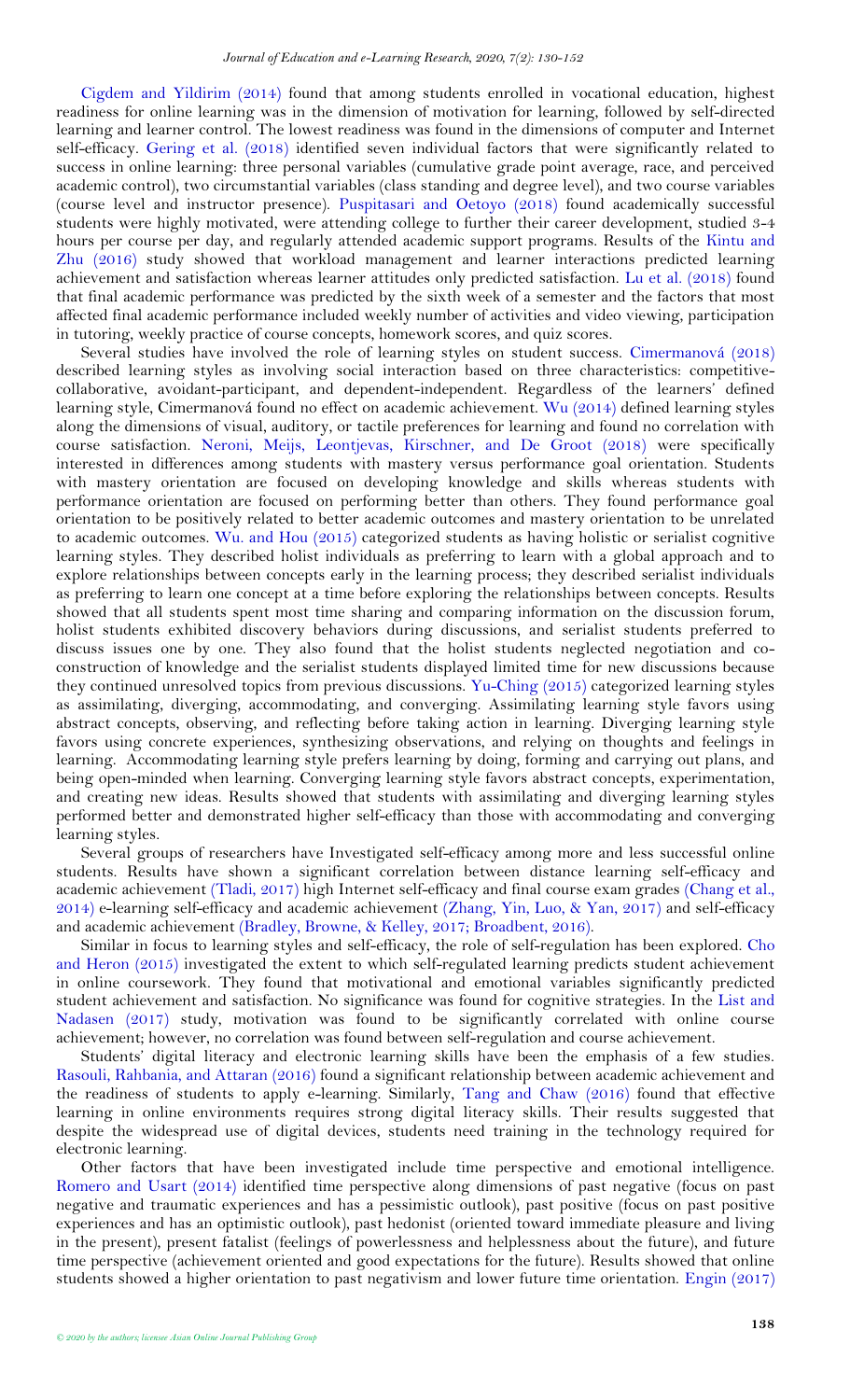found a significant relationship between student online learning readiness and emotional intelligence. Engin concluded that individuals with high social skill and well-being may have greater self-confidence, self-efficacy, and self-control when dealing with online learning expectations.

## *3.5.1. Key Findings from Student Success Factors*

Studies of learning styles and self-efficacy comprise the greatest proportion of research on student success factors. Definitions of learning styles vary by study but regardless of definition, no correlations were found between student learning style and online course achievement. Conversely, self-efficacy is defined consistently in the research literature and findings have shown that personal self-efficacy and Internet self-efficacy predict online academic achievement. Several individual factors have also been found to be positively related to online course achievement. These include past academic success, motivation, family support, workload management, and digital literacy.

| Research<br><b>Study</b>                 | Methodological<br>Design                             | Participants                                                                                                                                                                                                                                 | <b>Measures</b>                                                                                                                                                                                                                                                  |
|------------------------------------------|------------------------------------------------------|----------------------------------------------------------------------------------------------------------------------------------------------------------------------------------------------------------------------------------------------|------------------------------------------------------------------------------------------------------------------------------------------------------------------------------------------------------------------------------------------------------------------|
| Al-Dheleai and<br>Tasir(2017)            | Correlational                                        | 49 students enrolled at a<br>university in Malaysia during<br>one semester                                                                                                                                                                   | Survey questionnaire on students'<br>of<br>perception<br>course-related<br>interactions on Facebook and<br>academic performance                                                                                                                                  |
| Almeda et<br>al.<br>(2018)               | Correlational                                        | 143 students enrolled in a<br>face-to-face section and 90<br>students in an online section<br>of a humanities course at a<br>large public university                                                                                         | Number of times a<br>student<br>viewed readings, forums, and<br>videos; number and quality of<br>students' comments; number of<br>distinct student replies to and<br>from others; and final course<br>performance                                                |
| Alsadoon (2018)                          | Correlational                                        | 73 students enrolled in three<br>using<br>mobile<br>courses<br>technology                                                                                                                                                                    | Survey questionnaire on student<br>demographics<br>and<br>students'<br>perception of social presence and<br>course satisfaction                                                                                                                                  |
| Athens $(2018)$                          | Correlational                                        | 9,716 students enrolled in<br>online courses<br>and<br>33,844<br>students enrolled in face-to-<br>face courses                                                                                                                               | Survey questionnaire of student<br>perceptions of engagement and<br>the learning community                                                                                                                                                                       |
| Aydin<br>and<br><b>Gumus</b> (2016)      | Correlational                                        | second-year<br>students<br>118<br>enrolled<br>in<br>online<br>an<br>information<br>management<br>program at a university in<br>Turkey                                                                                                        | Survey questionnaire on students'<br>perceptions of teamwork and<br>classroom community, perceived<br>satisfaction with teamwork, and<br>student demographics                                                                                                    |
| Bigatel<br>and<br>Edel-Malizia<br>(2018) | Correlational                                        | enrolled<br>students<br>in<br>344<br>online courses at a research<br>university                                                                                                                                                              | Student<br>engagement<br>survey<br>questionnaire                                                                                                                                                                                                                 |
| Blackburn<br>(2015)                      | Quantitative<br>descriptive                          | 385 undergraduate students<br>enrolled in an introductory<br>statistic course in Australia                                                                                                                                                   | Pre-post tests of fundamental<br>statistical concepts                                                                                                                                                                                                            |
| Bonafini et al.<br>(2017)                | Mixed methods<br>qualitative<br>and<br>correlational | 222 students enrolled in a<br>creativity, innovation,<br>and<br>change MOOC over<br>six<br>weeks that focused on<br>the<br>students' creative potential<br>and ability to transform their<br>personal lives, organizations,<br>and community | Number of videos watched,<br>number of discussion posts and<br>content of posts, and students'<br>responses<br>to<br>a<br>survey<br>questionnaire of demographics,<br>employment status, intention to<br>complete<br>the<br>course,<br>and<br>preferred language |
| Bookallil<br>and<br>Rolfe (2016)         | Correlational                                        | 9,820 first-time enrollments<br>in enabling programs during<br>a 10-year period                                                                                                                                                              | Student records                                                                                                                                                                                                                                                  |
| Bozkurt et al.<br>(2017)                 | Correlational                                        | 2,065 students enrolled in<br>distance education programs<br>at a public university in<br>Turkey                                                                                                                                             | Students' perceptions of social<br>network sites and potential for<br>pedagogic purposes in distance<br>education                                                                                                                                                |
| Bradley et<br>al.<br>(2017)              | Correlational                                        | 266 undergraduate students<br>enrolled in online psychology<br>courses                                                                                                                                                                       | Online academic success indicators scale,<br>Internet self-efficacy scale, motivation<br>learning<br>questionnaire,<br>for<br>self-<br>regulated learning questionnaire, and                                                                                     |

**Table-1.** Methodological Designs, Participants, and Measures in Reviewed Studies.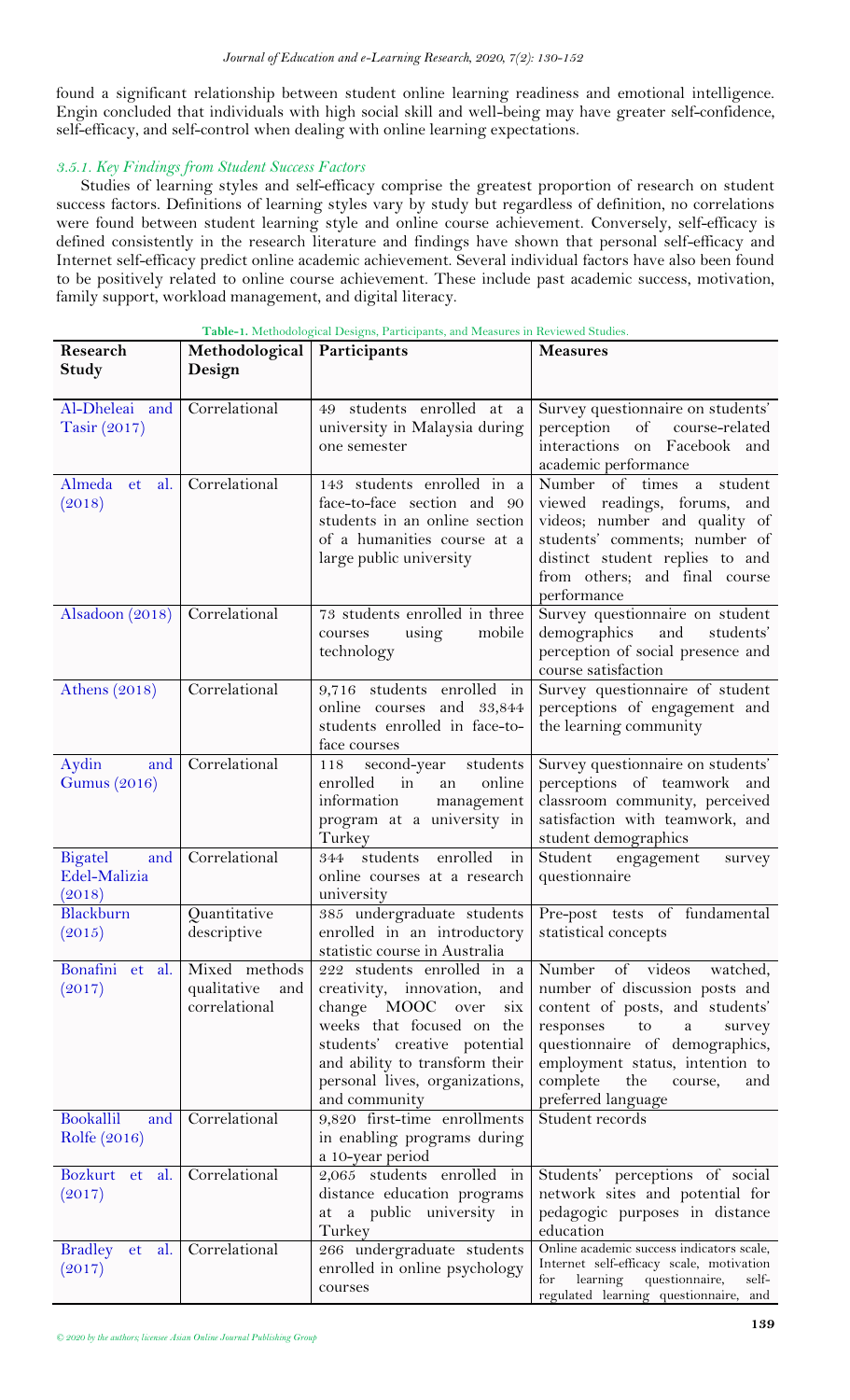|                                  |                                                                             |                                                                                                                                                                                                                                                                                                                                                                                                            | course grades                                                                                                                                                                                                                     |
|----------------------------------|-----------------------------------------------------------------------------|------------------------------------------------------------------------------------------------------------------------------------------------------------------------------------------------------------------------------------------------------------------------------------------------------------------------------------------------------------------------------------------------------------|-----------------------------------------------------------------------------------------------------------------------------------------------------------------------------------------------------------------------------------|
| <b>Broadbent</b><br>(2016)       | Correlational                                                               | 310 students enrolled in a<br>online<br>health<br>first-year<br>psychology<br>course<br>at<br>a<br>university in Australia                                                                                                                                                                                                                                                                                 | Course grades, academic self-<br>efficacy scale, academic locus of<br>scale,<br>control<br>academic<br>motivation scale, and learning<br>management system data on<br>student logins, discussion posts,<br>and resources reviewed |
| Carbone (2018)                   | Quasi-<br>experimental                                                      | 346 students in beginning<br>psychology<br>courses<br>level<br>offered in face-to-face, online,<br>and web-enhanced formats<br>each of four semesters                                                                                                                                                                                                                                                      | End-of-term multiple-choice test<br>created from items in the test<br>bank provided by the textbook<br>publisher                                                                                                                  |
| al.<br>Chang<br>et<br>(2014)     | Correlational                                                               | 80 students enrolled in a<br>culture and mental health<br>course at a university in<br>northern Taiwan                                                                                                                                                                                                                                                                                                     | self-efficacy<br>Internet<br>questionnaire<br>and<br>course<br>performance                                                                                                                                                        |
| Yu-Ching<br>(2015)               | Mixed methods<br>quasi-<br>experimental<br>and qualitative                  | 124 students enrolled in an<br>electronic commerce course at<br>a university in Taiwan                                                                                                                                                                                                                                                                                                                     | Pre-post test scores on learning<br>outcomes, survey questionnaire<br>on using Facebook, students'<br>feelings<br>regarding<br>their<br>experience of using Facebook in<br>the class, and learning style<br>questionnaire         |
| Chen<br>et<br>al.<br>(2018)      | Correlational                                                               | 537 undergraduate students<br>from 15 online and 5 blended<br>courses across 12 colleges                                                                                                                                                                                                                                                                                                                   | Survey questionnaire on online<br>design elements<br>course<br>that<br>impact students' satisfaction and<br>perceptions of their learning                                                                                         |
| Chen.<br>and<br>Chang $(2014)$   | Mixed methods<br>random control<br>trial<br>experimental<br>and qualitative | 33 students enrolled in an<br>online<br>library<br>and<br>information science program<br>in China who were randomly<br>assigned to an experimental<br>and control group                                                                                                                                                                                                                                    | Completion of learning stages<br>and<br>interactive<br>between<br>messages<br>groups                                                                                                                                              |
| Cho and Heron<br>(2015)          | Correlational                                                               | 229 students enrolled in an<br>online college developmental<br>mathematics course                                                                                                                                                                                                                                                                                                                          | questionnaire<br>Survey<br>on<br>motivated strategies for learning                                                                                                                                                                |
| Chyr<br>al.<br>et<br>(2017)      | Quasi-<br>experimental                                                      | First-year university students<br>Taiwan<br>taking<br>$\mathbf{a}$<br>in<br>compulsory class with 33<br>students in one class that<br>involved a blended flipped<br>learning and online academic<br>help-seeking, 34 students in<br>another class that involved a<br>blended flipped learning only,<br>and 35 students in a third<br>control group class<br>that<br>involved face-to-face teaching<br>only | Course learning performance and<br>survey questionnaires of personal<br>involvement, self-efficacy,<br>and<br>self-directed learning                                                                                              |
| Cigdem<br>and<br>Yildirim (2014) | Correlational                                                               | 725 students between the<br>ages of $17-21$<br>who were<br>enrolled<br>$\frac{1}{2}$<br>vocational<br>education                                                                                                                                                                                                                                                                                            | Online learning readiness scale<br>and<br>student<br>demographics<br>questionnaire                                                                                                                                                |
| Cimermanová<br>(2018)            | Quasi-<br>experimental                                                      | 81 fifth-year students in an<br>online section or face-to-face<br>of English-as-a-<br>section<br>foreign-language course                                                                                                                                                                                                                                                                                   | Learning style inventory and<br>course achievement                                                                                                                                                                                |
| Cochran et al.<br>(2014)         | Correlational                                                               | 2,314 undergraduate students<br>enrolled in online courses<br>during one semester                                                                                                                                                                                                                                                                                                                          | Student demographic variables<br>and course completions                                                                                                                                                                           |
| Cole<br>al.<br>et<br>(2017).     | Correlational                                                               | $\frac{1}{2}$<br>190 students enrolled<br>undergraduate<br>online<br>communications classes                                                                                                                                                                                                                                                                                                                | Survey questionnaire of teaching<br>presence,<br>motivation,<br>and<br>demographic information                                                                                                                                    |
| Costley<br>and                   | Correlational                                                               | 219 students in an English                                                                                                                                                                                                                                                                                                                                                                                 | Discussion forum posts                                                                                                                                                                                                            |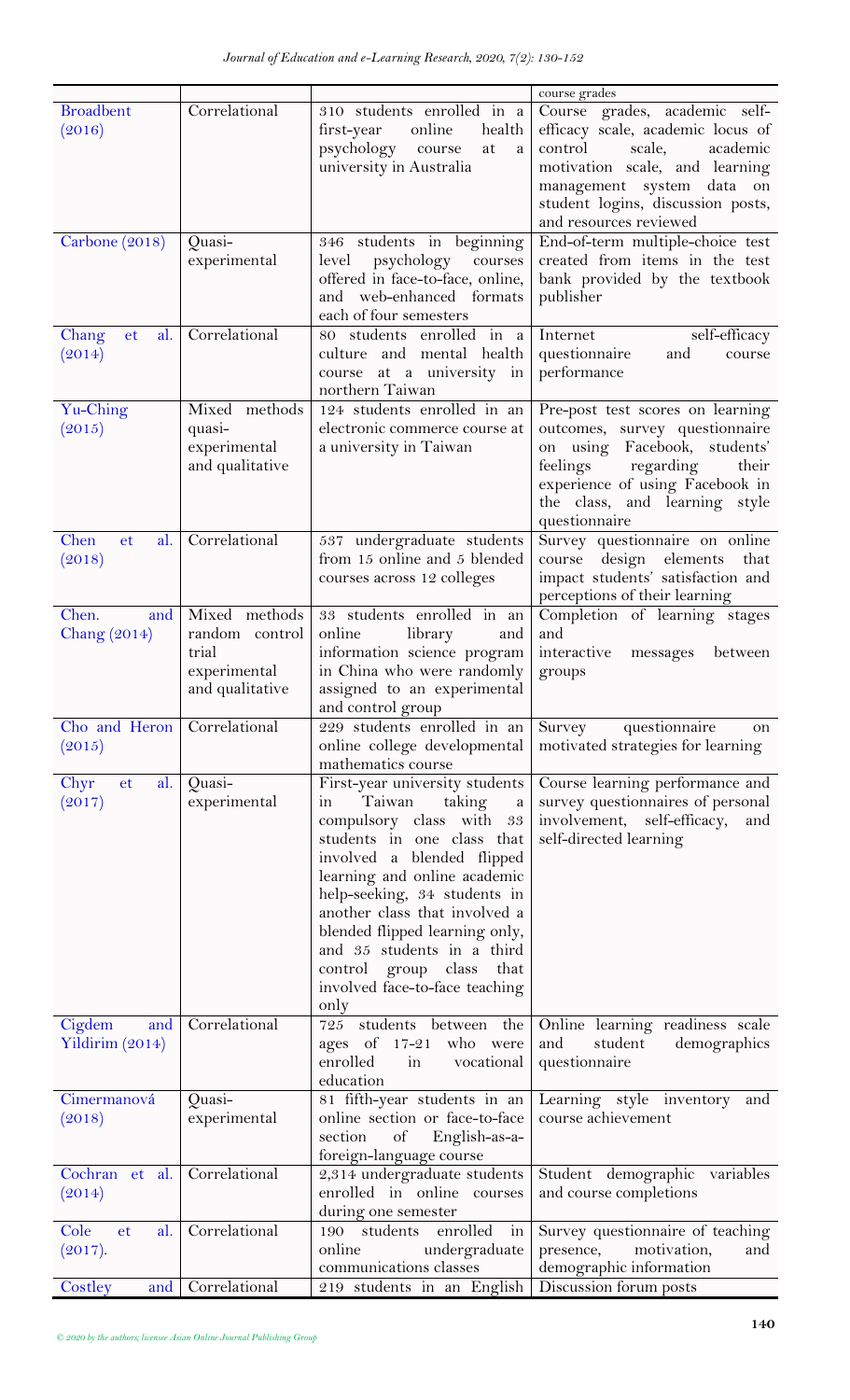| Lange $(2016)$                                    |                                                   | for teaching and learning in<br>the classroom course. The<br>class is for students majoring<br>in English education and is an<br>entrance<br>requirement<br>for<br>teachers in Korea.                             |                                                                                                                                                                                                                                                                                       |
|---------------------------------------------------|---------------------------------------------------|-------------------------------------------------------------------------------------------------------------------------------------------------------------------------------------------------------------------|---------------------------------------------------------------------------------------------------------------------------------------------------------------------------------------------------------------------------------------------------------------------------------------|
| Cutsinger,<br>Wall,<br>and<br><b>Tapps</b> (2018) | Correlational                                     | community<br>college<br>65<br>students enrolled in two<br>sections of an allied health<br>with<br>section<br>one<br>course,<br>taught predominantly online<br>section<br>and<br>one<br>predominately face-to-face | questionnaire<br>Survey<br>with<br>questions on instructor presence<br>that<br>based<br>the<br>on<br>were<br>Community of Inquiry survey,<br>assignments,<br>students'<br>expectations, course satisfaction,<br>and self-identified demographics                                      |
| Davidovitch and<br>Belichenko<br>(2018)           | Correlational                                     | 150 undergraduate students<br>enrolled in an online program<br>in Samaria                                                                                                                                         | Survey questionnaire on the<br>effectiveness of Facebook groups<br>student's<br>achievements,<br>on<br>satisfaction, atmosphere among<br>students, and demographics                                                                                                                   |
| Du et al. (2018)                                  | Correlational                                     | undergraduate<br>411<br>and<br>graduate<br>students,<br>approximately half of each,<br>who were clustered into 103<br>groups of four each, with one<br>group of three participants                                | Survey questionnaire on group<br>trust, communication<br>media,<br>interactivity, and<br>collaboration in online learning                                                                                                                                                             |
| Engin (2017)                                      | Correlational                                     | students<br>95<br>in<br>an<br>intermediate computer course                                                                                                                                                        | Online learning readiness scale<br>and trait emotional intelligence<br>scale                                                                                                                                                                                                          |
| Evans<br>and<br>Cordova (2015)                    | Quasi-<br>experimental                            | 55 students in one section and<br>60 in another section of a<br>political science course                                                                                                                          | Student demographics and mid-<br>semester and end-of-semester<br>student evaluations of the course<br>and instructor                                                                                                                                                                  |
| Forte<br>al.<br>et<br>(2016)                      | Causal-<br>comparative                            | sections<br>for<br>765 class<br>15<br>three<br>during<br>courses<br>semesters; 277 were distance<br>education classes and 488<br>were face-to-face classes                                                        | Student course evaluations                                                                                                                                                                                                                                                            |
| Freguia (2017)                                    | Correlational                                     | 41 students enrolled in a<br>fourth-year<br>chemical<br>engineering elective course<br>on industrial wastewater and<br>solid waste management                                                                     | In-class participation, data on<br>frequency of student access to the<br>online videos, student self-report<br>of number of hours spent out of<br>class on course work, and self-<br>perception of students'<br>own<br>engagement                                                     |
| Fricker (2013)                                    | Qualitative case<br>study                         | 20 undergraduate students in<br>an online intermediate skills<br>level computer literacy course                                                                                                                   | Course grades                                                                                                                                                                                                                                                                         |
| <b>Gameel</b> (2017)                              | Correlational                                     | 427 arts and culture, 978<br>energy and earth Sciences,<br>business<br>532<br>and<br>management, and 148 health<br>and safety students enrolled<br>in a MOOC offered by a large<br>southwestern university        | Survey<br>questionnaire<br>about<br>learner satisfaction with and the<br>importance of interactions with<br>teaching staff, other students, and<br>MOOC content; teaching and<br>learning aspects of the MOOC;<br>and the availability of course<br>resources after the course ended. |
| Gaytan (2013)                                     | Qualitative case<br>study                         | 15 experts on retention in<br>online courses                                                                                                                                                                      | Open-ended survey questionnaire<br>factors<br>affecting<br>critical<br>on<br>online<br>student<br>retention<br>in<br>courses                                                                                                                                                          |
| Gering<br>al.<br>et<br>(2018)                     | Mixed methods<br>correlational and<br>qualitative | archived<br>27,095<br>course<br>records of students who had<br>received a C- or better, 257<br>completed online surveys, and<br>12 individual interviews.                                                         | Archived course records; online<br>circumstantial,<br>surveys<br>on<br>personal,<br>course-based<br>and<br>variables;<br>and<br>individual<br>12<br>interviews                                                                                                                        |
| Guy<br>al.<br>et<br>(2018)                        | Correlational                                     | first-year<br>nursing<br>137<br>enrolled<br>students<br>$\frac{1}{2}$<br>$\mathbf{a}$                                                                                                                             | questionnaire<br>Survey<br>about<br>students' learning approaches and                                                                                                                                                                                                                 |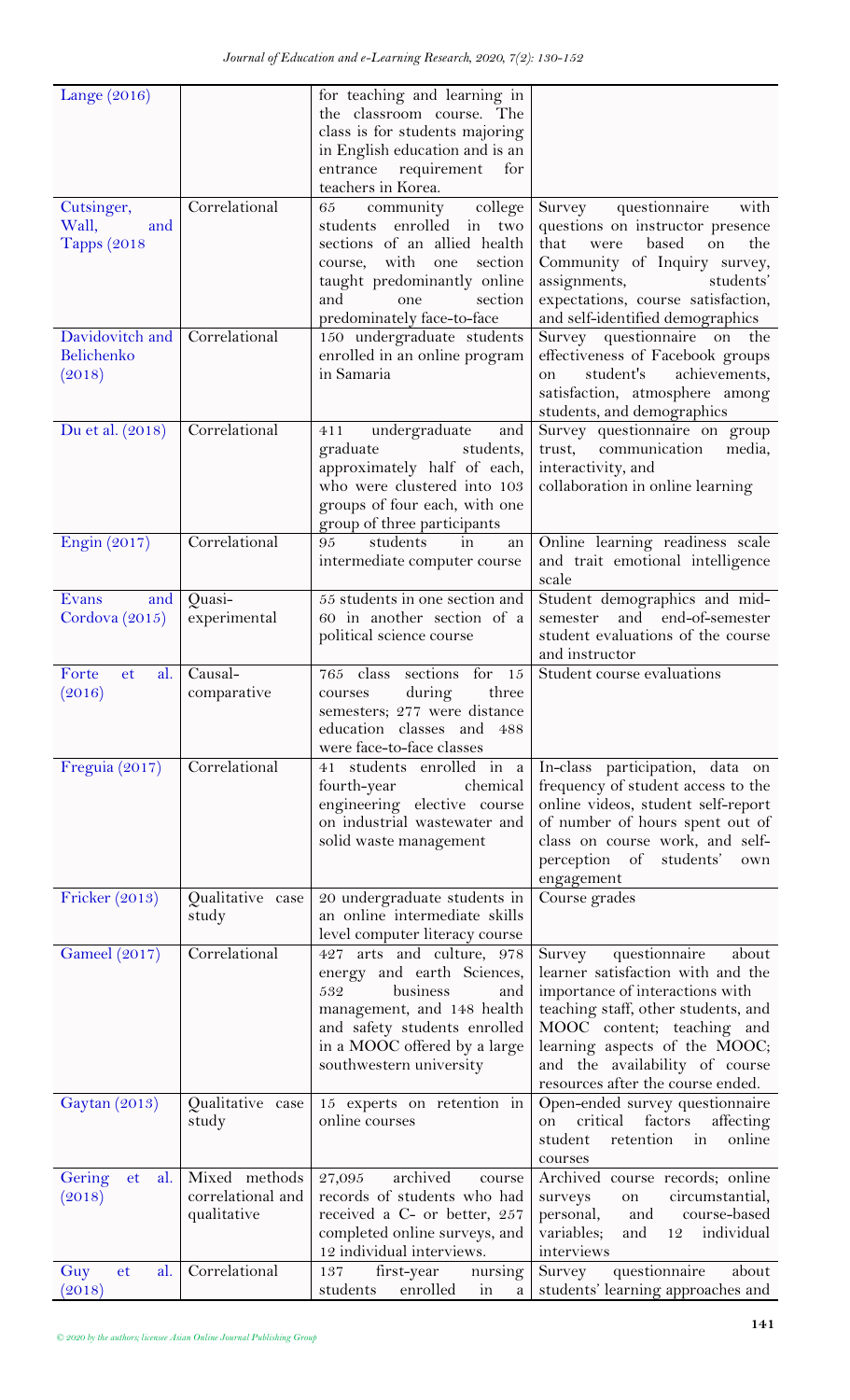|                                   |                              | biomedical<br>physical<br>and<br>science course                 | the use of course video clips                                       |
|-----------------------------------|------------------------------|-----------------------------------------------------------------|---------------------------------------------------------------------|
| Harris<br>and                     | Mixed methods                | 33 students enrolled in three                                   | Pre-post test covering course                                       |
| Nikitenko                         | causal-                      | sections of a quantitative                                      | content and a qualitative rubric                                    |
| (2014)                            | comparative and              | methods course, one online                                      | assessment of the students' final                                   |
|                                   | qualitative                  | and two face-to-face                                            | research projects                                                   |
| Heitner<br>and                    | Quantitative                 | 47 instructors with at least                                    | Survey questionnaire on<br>the                                      |
| Jennings (2016)                   | comparison                   | two years of undergraduate                                      | principles and tenets of culturally                                 |
|                                   |                              | or graduate online teaching                                     | responsive teaching                                                 |
|                                   |                              | experience<br>and<br>who<br>had<br>taught at least five courses |                                                                     |
|                                   |                              | fully online                                                    |                                                                     |
| Hixon<br>al.<br><sub>et</sub>     | Correlational                | 3,160 students who had taken                                    | Online survey consisting of 43                                      |
| (2016)                            |                              | or were currently enrolled in                                   | questions based on the Quality                                      |
|                                   |                              | online for-credit courses at 31                                 | Matters <sup>TM</sup> program of quality                            |
|                                   |                              | colleges or universities across                                 | assurance for online courses                                        |
|                                   |                              | 22 states                                                       |                                                                     |
| Hoey $(2017)$                     | Mixed methods                | 546 students enrolled in 36                                     | Discussion board posts, student                                     |
|                                   | ex post facto and            | online sections of 13 graduate                                  | course evaluations, and student                                     |
|                                   | qualitative<br>Mixed methods | courses in education                                            | course achievement<br>Students'<br>module<br>written                |
| Hollingsworth<br>and $Lim (2015)$ | single<br>group              | 19 undergraduate students<br>enrolled in a course on early      | activities<br>students'<br>and                                      |
|                                   | experimental                 | exceptionality<br>childhood                                     | perceptions of instruction with                                     |
|                                   | and qualitative              | and/or<br><sub>a</sub><br>course<br>on                          | web-based modules                                                   |
|                                   |                              | supporting<br>social<br>and                                     |                                                                     |
|                                   |                              | emotional<br>development<br>in                                  |                                                                     |
|                                   |                              | early childhood                                                 |                                                                     |
| Hou<br>et<br>al.                  | Quantitative                 | sophomores<br>college<br>50                                     | Discussion board posts                                              |
| (2015)                            | comparison                   | enrolled in an introduction to<br>computer networks course at   |                                                                     |
|                                   |                              | a university in Taiwan                                          |                                                                     |
| Howell<br>et<br>al.               | Quasi-                       | 65 online graduate students                                     | Discussion board posts                                              |
| (2017)                            | experimental                 | enrolled in an instructional                                    |                                                                     |
|                                   |                              | design<br>with<br>course<br>one                                 |                                                                     |
|                                   |                              | section as the experimental                                     |                                                                     |
|                                   |                              | and one section as the control                                  |                                                                     |
| al.<br>James<br><sub>et</sub>     | Correlational                | group<br>Student academic records of                            | Student<br>records<br>and<br>course                                 |
| (2016)                            |                              | 213,056 enrolled in five brick-                                 | delivery modes                                                      |
|                                   |                              | and-mortar<br>community                                         |                                                                     |
|                                   |                              | colleges, 113,036 enrolled in                                   |                                                                     |
|                                   |                              | five brick-and-mortar four-                                     |                                                                     |
|                                   |                              | year universities, and 330,166                                  |                                                                     |
|                                   |                              | enrolled in four primarily<br>online institutions               |                                                                     |
| Jou et al. (2016)                 | Quasi-                       | undergraduate students<br>60                                    | Pre-post<br>learning<br>tests<br>on                                 |
|                                   | experimental                 | mechanism<br>enrolled in<br>a                                   | motivation,<br>critical<br>thinking                                 |
|                                   |                              | design course in a computer-                                    | skills,<br>critical<br>and<br>thinking                              |
|                                   |                              | aided classroom divided into                                    | dispositions for all students and                                   |
|                                   |                              | an experimental group and                                       | pre-post tests of knowledge                                         |
|                                   |                              | control group                                                   | management<br>and<br>student                                        |
|                                   |                              |                                                                 | satisfaction for students in the                                    |
| Jovanovic et al.                  | Quasi-                       | 374 students enrolled in a                                      | experimental group<br>Course grades and instructors'                |
| (2015)                            | experimental                 | hybrid<br>and<br>course<br>417                                  | assessment of the attainment of                                     |
|                                   |                              | students in the traditional                                     | course objectives                                                   |
|                                   |                              | face-to-face course section                                     |                                                                     |
| Kim<br>and                        | Quasi-                       | the<br>students<br>in<br>22                                     | Pre-post tests of learner attitudes                                 |
| Thayne $(2015)$                   | experimental                 | experimental group and 11                                       | and self-efficacy, four tests of the                                |
|                                   |                              | students in the control group                                   | learner-instruction relationship,<br>and pre-post tests of learning |
| Kintu and Zhu                     | Correlational                | 270 sophomores enrolled in                                      | Survey questionnaires on online                                     |
| (2016)                            |                              | blended courses in Uganda                                       | self-regulated learning, inventory                                  |
|                                   |                              |                                                                 | intrinsic<br>motivation,<br>and<br>on                               |
|                                   |                              |                                                                 | questionnaire<br>learner<br>on                                      |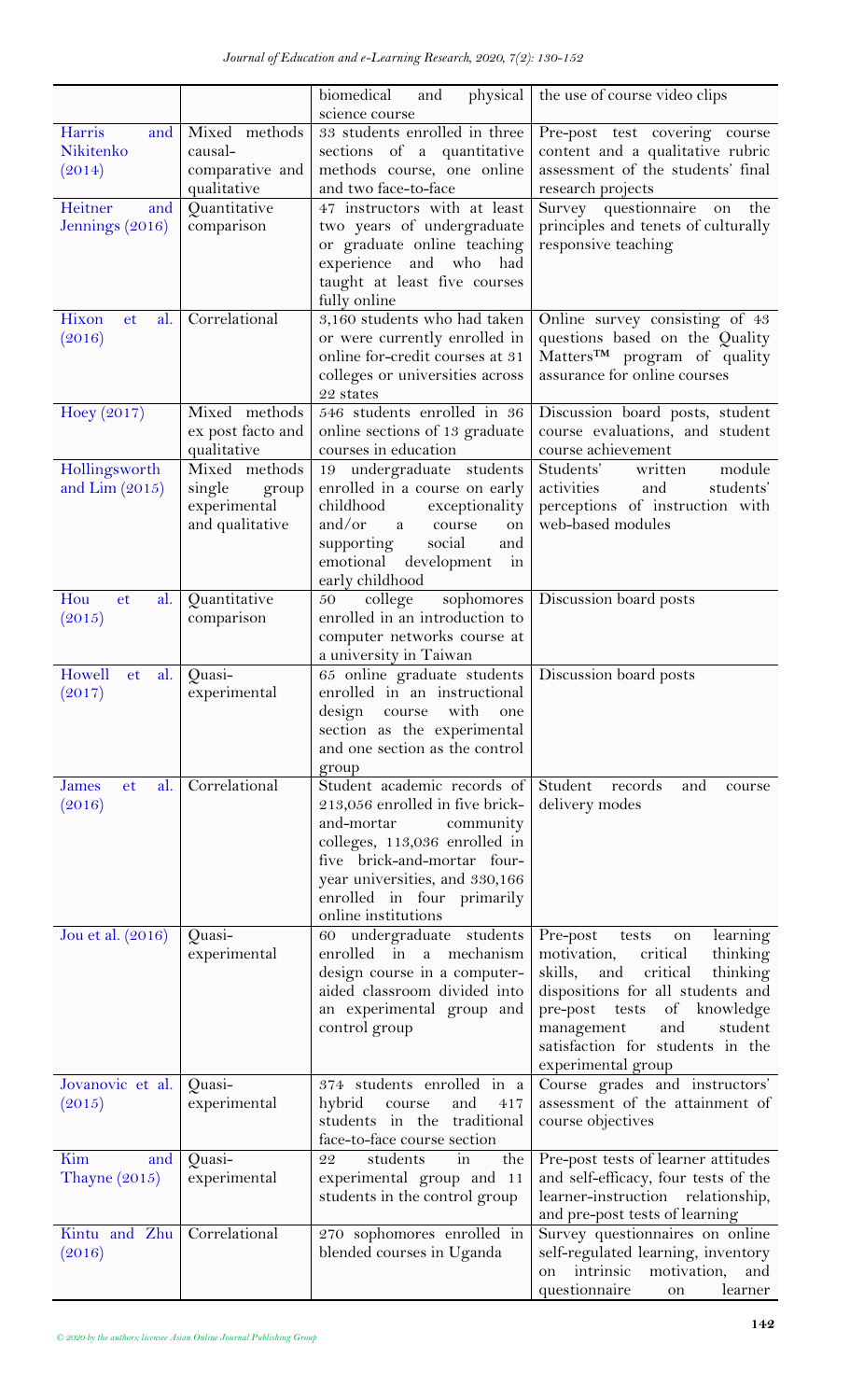| Kuo (2014)        | Correlational                   | African<br>American<br>54                                   | characteristics<br>Survey questionnaire on                              |
|-------------------|---------------------------------|-------------------------------------------------------------|-------------------------------------------------------------------------|
|                   |                                 | nontraditional<br>students                                  | student background information                                          |
|                   |                                 | in<br>enrolled<br>two                                       | perception of<br>and<br>learner-                                        |
|                   |                                 | undergraduate<br>online                                     | instructor interaction, learner-                                        |
|                   |                                 | research<br>offered<br>courses                              | interaction,<br>learner<br>learner-                                     |
|                   |                                 | during<br>at<br>a<br>summer                                 | content interaction, Internet self-                                     |
|                   |                                 | designated Historically Black<br>College and University     | efficacy, and student satisfaction.                                     |
| Lee, Lim,<br>and  | Mixed methods                   | 18 students enrolled in a                                   | Pre-post survey questionnaires                                          |
| Kim (2017)        | single<br>group                 | blended<br>college<br>algebra                               | including the students' views of                                        |
|                   | experimental<br>and qualitative | course                                                      | mathematics, students' reflections<br>about the flipped learning design |
|                   |                                 |                                                             | of the class, and students'                                             |
|                   |                                 |                                                             | satisfactions about the course                                          |
|                   |                                 |                                                             | overall                                                                 |
| List<br>and       | Correlational                   | 344 college students who had                                | Motivation scale, self-regulation scale,                                |
| Nadasen (2017)    |                                 | transferred to a four-year<br>online university             | and family structure and employment<br>status questionnaire             |
| Liu and Yang      | Mixed methods                   | 36 fourth-year undergraduate                                | Message units in the discussion                                         |
| (2014)            | qualitative<br>and              | students enrolled in<br>an                                  | forums, instructor's reflective                                         |
|                   | single<br>group<br>experimental | information ethics course at a<br>technical university      | notes, and survey questionnaire<br>on the students' attitudes toward    |
|                   |                                 |                                                             | online discourse                                                        |
| Lu et al. (2018)  | Causal-                         | 59 students enrolled in a                                   | Video-viewing behaviors, out-of-                                        |
|                   | comparative                     | college Calculus course                                     | practice,<br>class<br>homework                                          |
| Lu et al. (2017)  | Quasi-                          | college<br>first-year<br>102                                | assignments, and quiz scores<br>Levels of student engagement            |
|                   | experimental                    | students<br>enrolled<br>$\operatorname{in}$<br>an           | measurement algorithm and self-                                         |
|                   |                                 | introductory<br>computer                                    | regulation<br>strategies                                                |
|                   |                                 | science courses; 48 in the                                  | questionnaire                                                           |
|                   |                                 | experimental and 54 in the                                  |                                                                         |
| Madden et al.     | Mixed methods                   | control group<br>22 science teachers in rural               | threaded<br>Asynchronous                                                |
| (2017)            | quantitative                    | schools enrolled in a graduate                              | discussion board postings and                                           |
|                   | comparison and                  | science methods class offered                               | transcripts<br>of<br>synchronous                                        |
|                   | qualitative                     | as part of a distance education                             | spoken<br>chat<br>box<br>and                                            |
|                   |                                 | master's program in science<br>education                    | communication<br>during<br>web<br>conferencing                          |
| (Maddrell et al., | Correlational                   | 51 students enrolled in five                                | Instructors'<br>of<br>assessment                                        |
| 2017)             |                                 | undergraduate<br>blended                                    | student achievement and a twice-                                        |
|                   |                                 | courses during<br>the<br>same                               | administered<br>survey                                                  |
|                   |                                 | semester                                                    | questionnaire of<br>students'                                           |
|                   |                                 |                                                             | perception of social, teaching, and<br>cognitive presences, perceived   |
|                   |                                 |                                                             | learning, demographic data, and                                         |
|                   |                                 |                                                             | satisfaction with the course                                            |
| Makarem           | Mixed methods                   | 86 junior and senior level                                  | Two exams of course content and                                         |
| (2015)            | quasi-                          | college students enrolled in                                | a survey questionnaire of student<br>satisfaction                       |
|                   | experimental<br>and qualitative | two sections of an upper-level<br>marketing course on buyer |                                                                         |
|                   |                                 | behavior; 38 students in the                                |                                                                         |
|                   |                                 | control<br>group<br>and<br>48                               |                                                                         |
|                   |                                 | students in the experimental                                |                                                                         |
| Marmon et al.     | Mixed methods                   | group<br>34 graduate students in a                          | questionnaire<br>Survey                                                 |
| (2014)            | correlational and               | learning<br>technologies                                    | representing the elements that                                          |
|                   | qualitative                     | program; three were<br>also                                 | would affect the level of                                               |
|                   |                                 | interviewed                                                 | satisfaction in online courses (i.e.,                                   |
|                   |                                 |                                                             | learning management<br>system,                                          |
|                   |                                 |                                                             | synchronous meeting<br>sessions<br>and community building) and          |
|                   |                                 |                                                             | interviews                                                              |
| McCarthy          | Qualitative case                | first-year<br>118<br>university                             | Survey questionnaire at the end                                         |
| (2017)            | study                           | students<br>required<br>in<br>two                           | of each semester that included                                          |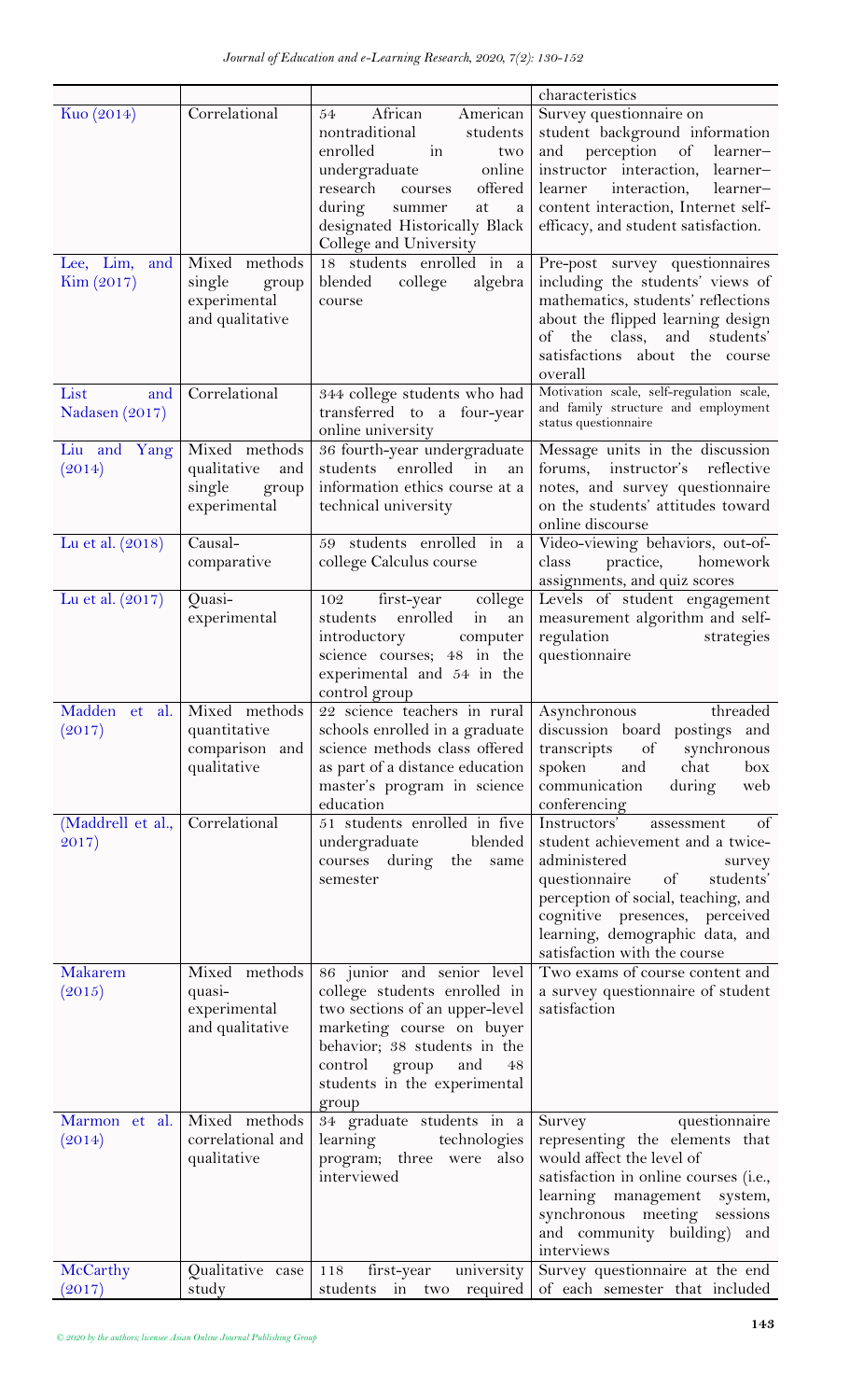|                                    |                            | media art courses                                                                                                                                                                                                                                                                                                                                                                                            | student demographic information                                                                                                                                                                                         |
|------------------------------------|----------------------------|--------------------------------------------------------------------------------------------------------------------------------------------------------------------------------------------------------------------------------------------------------------------------------------------------------------------------------------------------------------------------------------------------------------|-------------------------------------------------------------------------------------------------------------------------------------------------------------------------------------------------------------------------|
|                                    |                            |                                                                                                                                                                                                                                                                                                                                                                                                              | and responses to questions asking<br>the students to consider and<br>compare the three<br>feedback<br>models used for the formative<br>assessment tasks during the<br>semester                                          |
| McDonough et<br>al. $(2014)$       | Quantitative<br>comparison | 81 students enrolled in an<br>upper division psychology<br>course: 32 students in the<br>face-to-face<br>section,<br>26<br>blended<br>the<br>students<br>in<br>section, and 23 students in<br>the online section                                                                                                                                                                                             | Average of four multiple choice<br>exam grades, average of two<br>applied written case studies, final<br>grades, and<br>end-of-<br>course<br>student<br>semester<br>course<br>evaluations                               |
| Mirriahi et al.<br>(2018)          | Correlational              | 127 teachers enrolled in a<br>professional<br>development<br>program<br>at<br>research<br>a<br>university in Australia                                                                                                                                                                                                                                                                                       | Log data from the students'<br>engagement with the<br>video<br>annotation tool in each module<br>of the program                                                                                                         |
| Moorthy et al.<br>(2019)           | Correlational              | 298 undergraduate students<br>enrolled in three private<br>universities in Malaysia                                                                                                                                                                                                                                                                                                                          | questionnaire<br>Survey<br>on<br>perceived usefulness and ease of<br>use of Facebook for learning,<br>intention to use Facebook for<br>learning, perceived enjoyment of<br>Facebook for learning, and self-<br>efficacy |
| Nagy (2018)                        | Correlational              | 89 students at a college in<br>$\operatorname{in}$<br>Hungary<br>enrolled<br>a<br>business mathematics course<br>during two different spring<br>semesters                                                                                                                                                                                                                                                    | End-of-course<br>survey<br>of<br>questionnaire<br>students'<br>perceptions about the use of<br>course videos                                                                                                            |
| Neroni<br>al.<br>et<br>(2018)      | Correlational              | college<br>students<br>1,128<br>enrolled<br>$\overline{m}$<br>a<br>The 1<br>university<br>in<br>Netherlands                                                                                                                                                                                                                                                                                                  | Achievement<br>goal<br>survey<br>distance   questionnaire, exam grades, and<br>survey questionnaire<br>about<br>students' study time and other<br>student course information                                            |
| Netanda et al.<br>(2019)           | Qualitative case<br>study  | Participants and setting were<br>not identified                                                                                                                                                                                                                                                                                                                                                              | Student<br>questionnaire<br>and<br>instructor interviews to identify<br>important support interventions<br>they believed were most needed<br>after<br>during<br>and<br>student<br>admission                             |
| Olivier (2016)                     | Quasi-<br>experimental     | students<br>attended<br>121<br>$\mathbf{a}$<br>written assignment contact<br>session and 694 students did<br>not before submitting an<br>assignment; 209 students<br>attended an<br>examination<br>preparation contact session<br>and 806 students did not<br>prior to the final examination;<br>132 students used the online<br>discussion forum and 883 did<br>to the<br>final<br>not prior<br>examination | Academic performance on the<br>written assignment and final<br>examination grades                                                                                                                                       |
| Park and Yun<br>(2017)             | Correlational              | 63 undergraduate and<br>78<br>graduate students enrolled in<br>an introductory educational<br>technology course                                                                                                                                                                                                                                                                                              | Motivational regulation strategy<br>questionnaire<br>cognitive<br>and<br>learning strategy scale                                                                                                                        |
| Politis<br>and<br>Politis $(2016)$ | Correlational              | 84 part-time<br>engineering<br>management students                                                                                                                                                                                                                                                                                                                                                           | Survey<br>questionnaire<br>on<br>Blackboard Collaborate<br>online<br>learning environment attributes,<br>student motivation, and student<br>demographics                                                                |
| Puspitasari and                    | Mixed methods   93         | academically<br>successful                                                                                                                                                                                                                                                                                                                                                                                   | Survey questionnaire<br>student<br>on                                                                                                                                                                                   |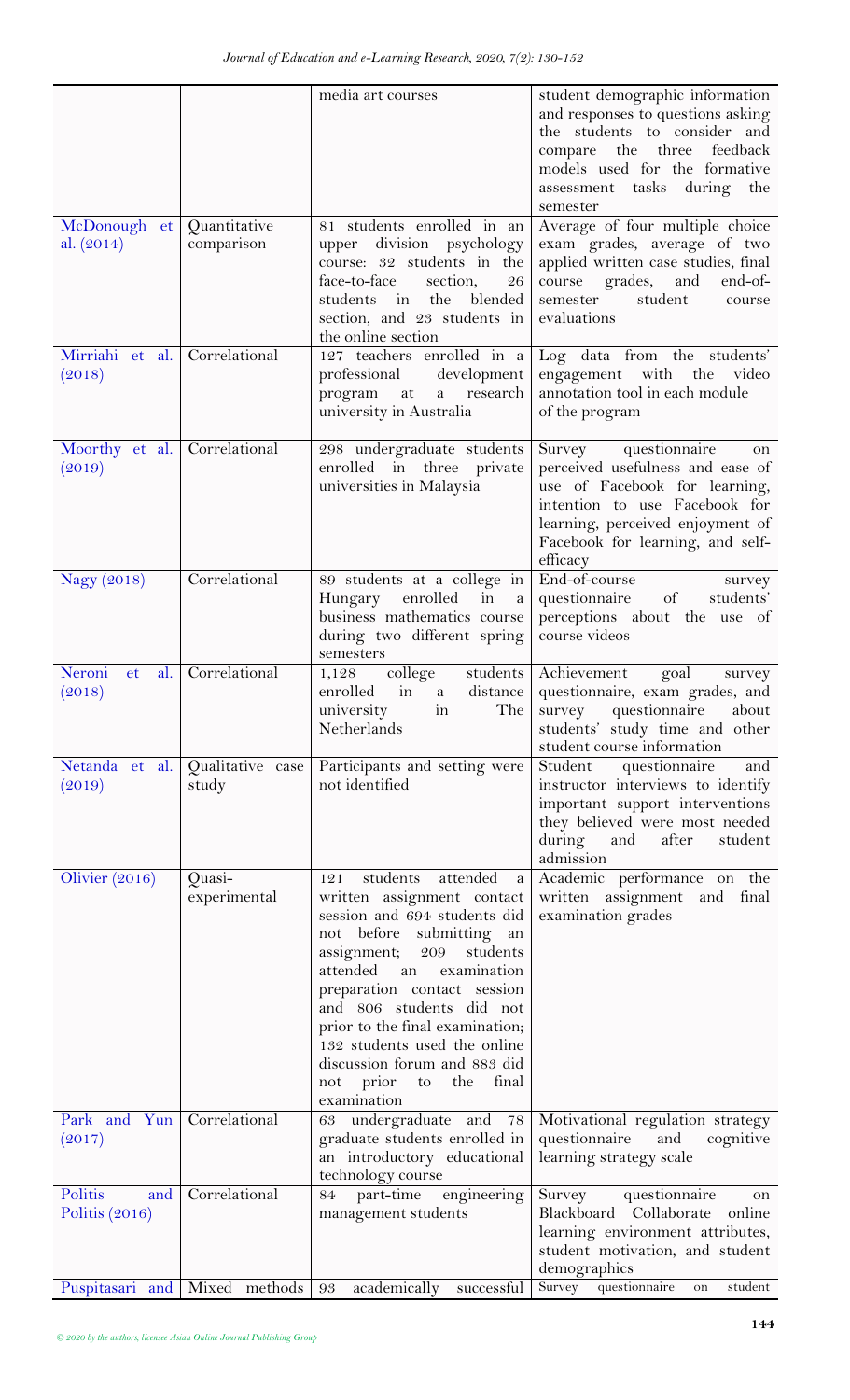| Oetoyo (2018)                         | quantitative           | students who had completed                                          | demographics,<br>motivation, learning                                  |
|---------------------------------------|------------------------|---------------------------------------------------------------------|------------------------------------------------------------------------|
|                                       | descriptive<br>and     | at least four semesters of                                          | habits, and grade point average; six<br>students were interviewed      |
|                                       | qualitative            | coursework and<br>earned<br>a<br>minimum grade point average        |                                                                        |
|                                       |                        | of 2.5 at a university in                                           |                                                                        |
|                                       |                        | Indonesia                                                           |                                                                        |
| Rasouli<br>et<br>al.                  | Quantitative           | majors at four<br>347<br>arts                                       | questionnaire<br>Survey<br>on                                          |
| (2016)                                | descriptive            | universities in Iran                                                | readiness to learn in an online                                        |
| Ringler<br>al.<br>et                  | Mixed methods          | Phase 1 involved five full-                                         | course<br>Focus groups, number of student                              |
| (2015)                                | qualitative<br>and     | time graduate faculty in a                                          | and instructor discussion board                                        |
|                                       | correlational          | school<br>business<br>of<br>and                                     | posts, and quality of student                                          |
|                                       |                        | with<br>management<br>considerable<br>experience<br>$\frac{1}{2}$   | discussion board posts                                                 |
|                                       |                        | discussion<br>boards.<br>using                                      |                                                                        |
|                                       |                        | Phase<br>$\mathcal{Q}$<br>involved<br>all                           |                                                                        |
|                                       |                        | discussion board posts taught                                       |                                                                        |
|                                       |                        | be 11 full-time and 27 adjunct<br>administration<br>business        |                                                                        |
|                                       |                        | faculty members                                                     |                                                                        |
| Romero<br>and                         | Quantitative           | 56 college students in a face-                                      | Time perspective inventory                                             |
| Usart $(2014)$                        | comparison             | to-face<br>educational                                              |                                                                        |
|                                       |                        | psychology course and 101<br>students<br>the<br>online<br>$\sin$    |                                                                        |
|                                       |                        | sections of the same course                                         |                                                                        |
| Ronen<br>and                          | Correlational          | 85 college students enrolled                                        | Survey questionnaire on students'                                      |
| Shonfeld $(2017)$                     |                        | in online courses during one<br>academic<br>32<br>were<br>year;     | self-learning ability, involvement<br>in the online course, and course |
|                                       |                        | students<br>with<br>learning                                        | satisfaction                                                           |
|                                       |                        | disabilities                                                        |                                                                        |
| Ryan<br>al.<br>et                     | Quasi-                 | 524 students enrolled in 29                                         | Pre-post assessments of student                                        |
| (2016)                                | experimental           | blended<br>fully<br>online<br>and<br>and<br>110 students<br>courses | learning outcomes                                                      |
|                                       |                        | enrolled in 10 face-to-face                                         |                                                                        |
|                                       |                        | sections of the same courses                                        |                                                                        |
| Saltan (2017)                         | Quasi-                 | at a community college<br>160 students in a preservice              | Pre-post<br>tests<br>students'<br>on                                   |
|                                       | experimental           | education<br>classroom                                              | technological, pedagogical,<br>and                                     |
|                                       |                        | management<br>78<br>course;                                         | content knowledge                                                      |
|                                       |                        | students in the experimental<br>groups and 82 in the control        |                                                                        |
|                                       |                        | groups                                                              |                                                                        |
| Seaton<br>and                         | Qualitative            | selected<br>instructors<br>12                                       | Interviews                                                             |
| Schwier (2014)                        | grounded theory        | because they did not have an                                        |                                                                        |
|                                       |                        | background<br>extensive<br>in<br>online education techniques        |                                                                        |
|                                       |                        | or research experience in                                           |                                                                        |
|                                       |                        | online teaching and learning                                        |                                                                        |
| <b>Smart</b><br>and<br>Saxon $(2016)$ | Quasi-<br>experimental | sections<br>of<br>20<br>a<br>developmental English course           | Course<br>and<br>grades<br>course<br>withdrawals                       |
|                                       |                        | offered over four semesters                                         |                                                                        |
|                                       |                        | face-to-face,<br>blended,<br>and                                    |                                                                        |
| Smith<br>al.<br>et                    | Correlational          | online<br>enrolled<br>114<br>students<br>$\frac{1}{2}$              | Survey questionnaire of student                                        |
| (2014)                                |                        | courses that each had has its                                       | demographics<br>and<br>students'                                       |
|                                       |                        | own tutor and two part-time                                         | perceptions of their<br>sense of                                       |
|                                       |                        | advisors.                                                           | with<br>connectedness<br>other                                         |
|                                       |                        |                                                                     | students, tutors, and academic<br>advisors and their perceived value   |
|                                       |                        |                                                                     | about different technologies used                                      |
|                                       |                        |                                                                     | to access course content                                               |
| Sridharan et al.<br>(2014)            | Correlational          | online<br>210<br>learners<br>and<br>instructors                     | questionnaire<br>about<br>Survey<br>characteristics of online learning |
|                                       |                        |                                                                     | effectiveness                                                          |
| Tang and Chaw                         | Correlational          | enrolled<br>students<br>in<br>161                                   | Survey questionnaire on perceptions of                                 |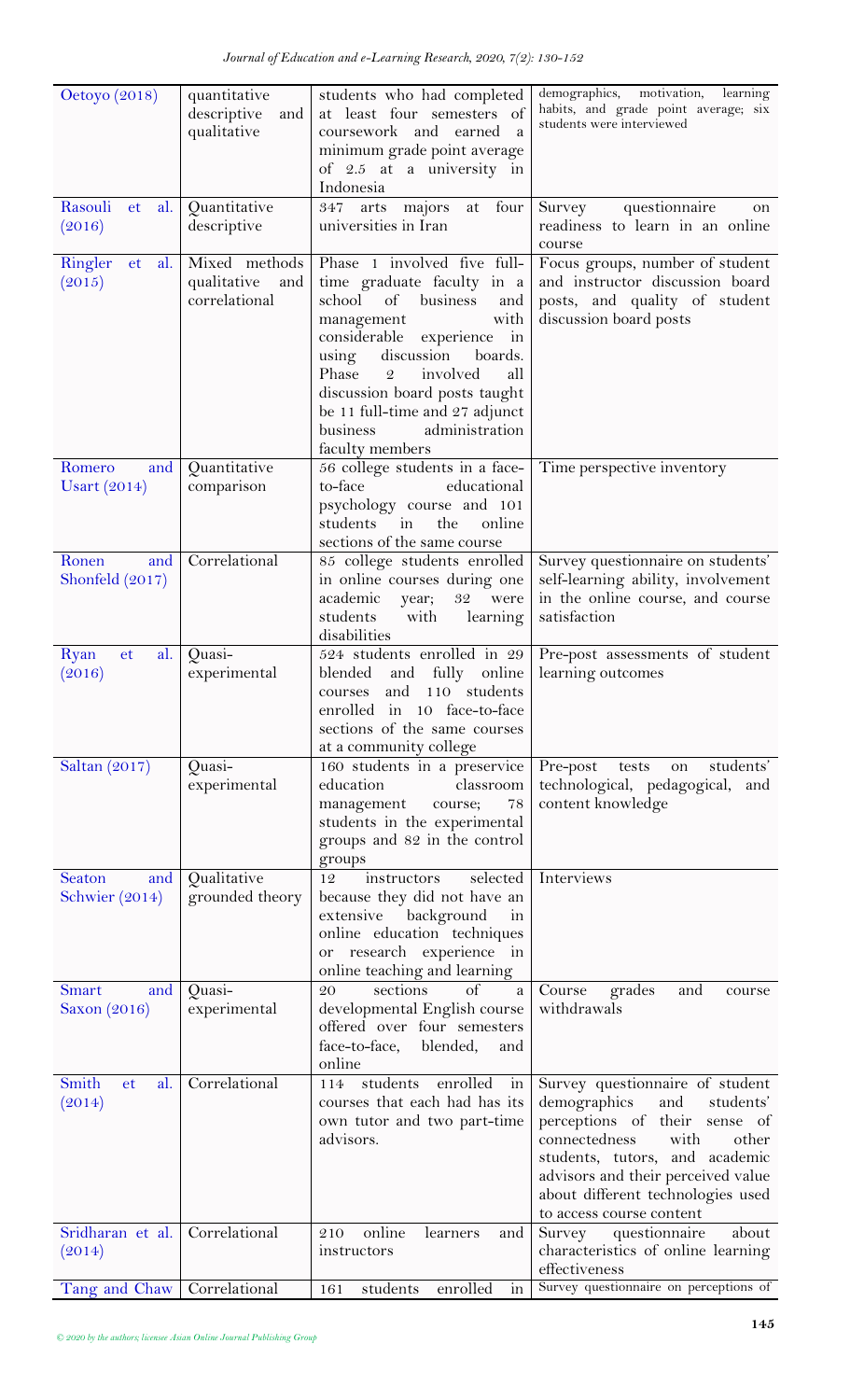| (2016)                               |                                                                                | blended coursework                                                                                                                                                                        | delivery, digital literacy<br>learning<br>constructs, effective learning constructs,<br>usage of the learning management<br>system, and demographic questions<br>Questionnaire about                                                                                                                                                                   |
|--------------------------------------|--------------------------------------------------------------------------------|-------------------------------------------------------------------------------------------------------------------------------------------------------------------------------------------|--------------------------------------------------------------------------------------------------------------------------------------------------------------------------------------------------------------------------------------------------------------------------------------------------------------------------------------------------------|
| Taylor<br>al.<br><b>et</b><br>(2015) | Single<br>group<br>experimental                                                | 817 students enrolled in their<br>first course at a university<br>serving predominantly adult<br>students                                                                                 | the<br>orientation video, withdrawal<br>rates, and grade distributions<br>before and after insertion of the<br>video<br>into<br>the<br>learning<br>management system                                                                                                                                                                                   |
| Tladi (2017)                         | Correlational                                                                  | 263 students enrolled for the<br>first time at university in<br>South Africa                                                                                                              | Three self-efficacy scales                                                                                                                                                                                                                                                                                                                             |
| Tibi (2018)                          | Mixed methods<br>qualitative<br>and<br>random control<br>trial<br>experimental | 57 students in two online<br>computer science courses at<br>two different universities in<br>Israel                                                                                       | Responses to an evaluation of the<br>discussion forum at the end of the<br>course                                                                                                                                                                                                                                                                      |
| Tirado<br>al.<br>et<br>(2015)        | Mixed methods<br>qualitative<br>and<br>correlational                           | third-year<br>students<br>73<br>enrolled in a social education<br>graduate<br>course<br>at<br>a<br>university in Spain                                                                    | Student communication on the<br>learning management system                                                                                                                                                                                                                                                                                             |
| Trad<br>al.<br>et<br>(2014)          | Random control<br>trial<br>group<br>experimental                               | 218 undergraduate students<br>enrolled in<br>university<br>a<br>introduction<br>to<br>communication<br>course<br>randomly assigned<br>to<br>an<br>experimental<br>and<br>control<br>group | Face threat mitigation<br>scale,<br>feedback<br>orientation<br>scale,<br>motivation scale, and perceptions<br>of instructor credibility                                                                                                                                                                                                                |
| Vázquez-Cano<br>(2014)               | Single<br>group<br>experimental                                                | 388 students majoring in<br>pedagogy and enrolled in a<br>curriculum<br>design<br>and<br>innovation course                                                                                | Survey questionnaires<br>on<br>students' perceptions of using<br>smartphones as mobile learning<br>devices                                                                                                                                                                                                                                             |
| Vayre<br>Vonthron<br>(2017)          | and Correlational                                                              | online university course int<br>France                                                                                                                                                    | 255 students enrolled in an Scales for academic engagement,<br>academic self-efficacy, perceived<br>social support, and sense of<br>belonging to a community                                                                                                                                                                                           |
| Wai and Seng<br>(2015)               | Quantitative<br>survey                                                         | selected<br>randomly<br>150<br>business students                                                                                                                                          | Survey questionnaire<br>on<br>technology usage, usage of online<br>course tools, and perceptions of<br>effectiveness of blended<br>the<br>courses for teaching and learning                                                                                                                                                                            |
| <b>Wang</b> (2014)                   | Correlational                                                                  | 221 undergraduate and 140<br>graduate students                                                                                                                                            | Survey questionnaire on trust-<br>inducing factors                                                                                                                                                                                                                                                                                                     |
| Wdowik (2014)                        | Single<br>group<br>experimental                                                | in<br>30 third-year students<br>corporate finance<br>at<br>a<br>university in Australia during<br>one semester                                                                            | Survey questionnaire on student<br>demographics and transactional<br>engagement                                                                                                                                                                                                                                                                        |
| Webb<br>and<br>Moallem (2016)        | Mixed methods<br>qualitative<br>and<br>group<br>single<br>experimental         | 11 graduate students enrolled<br>in an instructional technology<br>course                                                                                                                 | Notes from synchronous class<br>observations, discussion forums,<br>students' postings on the course<br>learning management system,<br>feedback<br>instructor<br><sub>on</sub><br>student<br>assignments,<br>and<br>questionnaire on demographics,<br>perceptions of the feedback<br>provided during the course, and<br>satisfaction with the feedback |
| Wiechowski and<br>Washburn<br>(2014) | Correlational                                                                  | 4,163 students who took 171<br>and<br>finance<br>economics<br>courses over a period of four<br>semesters; 68 were online, 26<br>were blended, and 77 were<br>face-to-face                 | Five questions from the end-of-<br>semester<br>evaluation<br>course<br>survey and course grades                                                                                                                                                                                                                                                        |
| Wong<br>and                          | Correlational                                                                  | 323 students enrolled in an Survey                                                                                                                                                        | questionnaire<br>on                                                                                                                                                                                                                                                                                                                                    |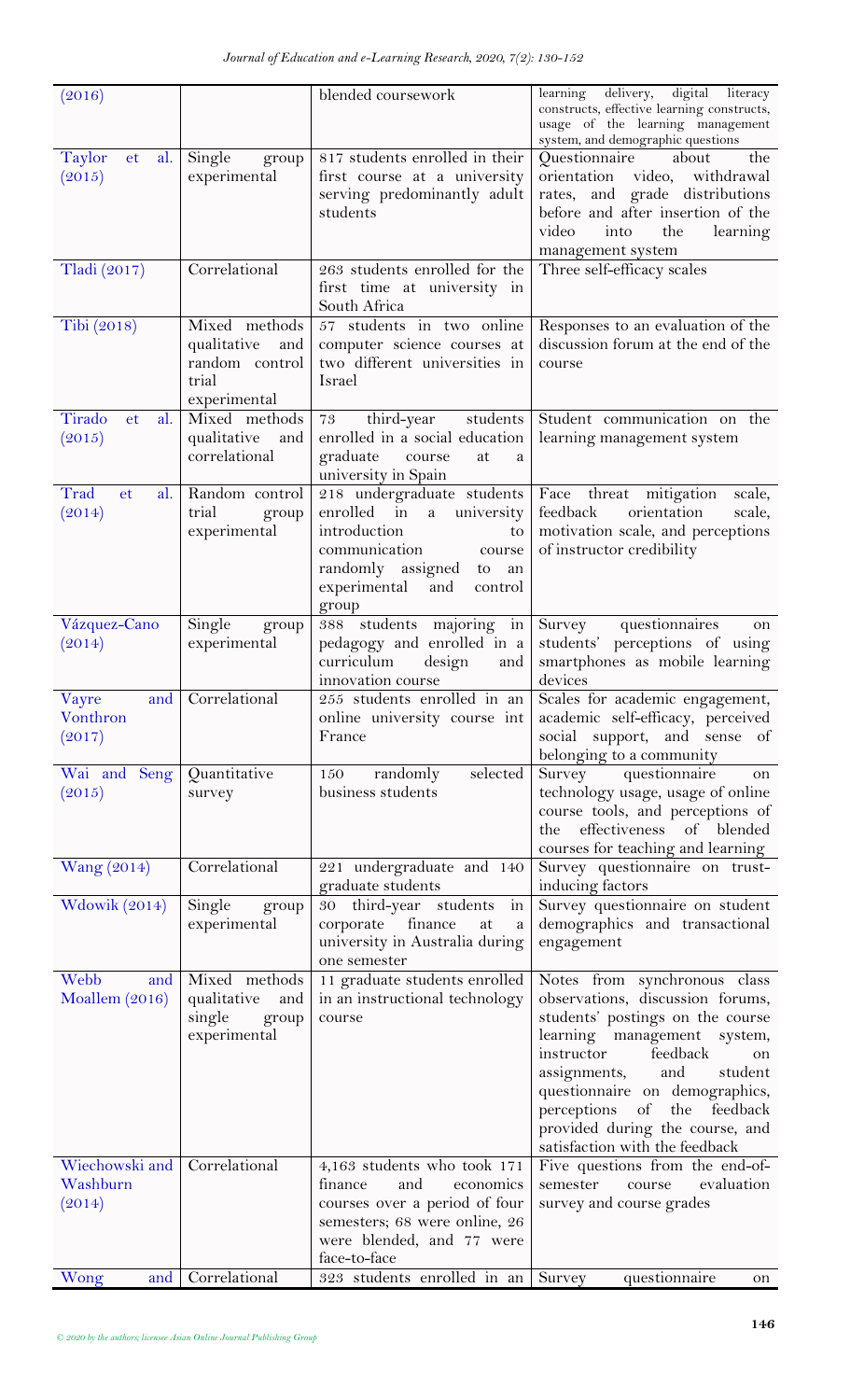| Fong $(2014)$                            |                                                                             | introductory<br>accounting<br>course                                                                                                                                                                                                                                                                              | perceptions<br>of<br>learning<br>effectiveness,<br>of<br>impact<br>motivation on learning outcomes,<br>importance of social interaction,<br>and preference for online learning                                                         |
|------------------------------------------|-----------------------------------------------------------------------------|-------------------------------------------------------------------------------------------------------------------------------------------------------------------------------------------------------------------------------------------------------------------------------------------------------------------|----------------------------------------------------------------------------------------------------------------------------------------------------------------------------------------------------------------------------------------|
| Wu (2014)                                | Correlational                                                               | 23 undergraduate students<br>enrolled in a contemporary<br>worldviews course                                                                                                                                                                                                                                      | Learning style inventory and<br>survey questionnaire on course<br>satisfaction                                                                                                                                                         |
| Wu. and Hou<br>(2015)                    | Quantitative<br>descriptive                                                 | 36 freshmen taking an introduction<br>to digital contents course in a<br>department of Chinese literature                                                                                                                                                                                                         | Study preferences questionnaire<br>and discussion forum posts                                                                                                                                                                          |
| Xu. et al. (2015)                        | Correlational                                                               | graduate<br>298<br>students<br>recruited from one online<br>course who were randomly<br>assigned to groups of six<br>groups of two, 34 groups of<br>three, or 46 groups of four                                                                                                                                   | Number of previous<br>online<br>courses, scales assessing feedback<br>by group members<br>and the<br>instructor,<br>scales<br>assessing<br>reasons, interest,<br>favorability<br>toward online groupwork, and<br>help seeking behavior |
| Xu and Jaggars<br>(2014)                 | Quantitative<br>comparison                                                  | degree-seeking<br>51,017<br>students from the point of<br>initial enrollment through a<br>five-year period                                                                                                                                                                                                        | Student academic records                                                                                                                                                                                                               |
| Yang (2018)                              | Mixed methods<br>quasi-<br>experimental<br>qualitative<br>and<br>case study | 54 students in a writing<br>program during an 18-week<br>course at a university in<br>Taiwan                                                                                                                                                                                                                      | of<br>students'<br>Pre-post<br>tests<br>writing proficiency, web-based<br>log of feedback, evaluation of final<br>compositions, and questionnaire<br>on students' perceptions about<br>the feedback                                    |
| Yılmaz<br>and<br>Keser $(2017)$          | Mixed methods<br>qualitative<br>and<br>correlational                        | first-year<br>college<br>127<br>students enrolled in an online<br>computer course                                                                                                                                                                                                                                 | Achievement<br>test<br>covering<br>information security content in<br>the online course, self-perception<br>scale of course interactivity, and<br>survey of students' opinions of<br>the online learning environment                   |
| Yilmaz<br>al.<br><sub>et</sub><br>(2018) | Random control<br>trial<br>experimental                                     | college<br>first-year<br>102<br>students enrolled in a blended<br>learning applied computing<br>course                                                                                                                                                                                                            | Self-regulation scale administered<br>pre-post                                                                                                                                                                                         |
| Zacharias<br>and<br>Yiannis (2017)       | Causal-<br>comparative                                                      | 82 students enrolled in an<br>fluid<br>mechanics<br>online<br>seminar and 123 in the face-<br>to-face seminar section                                                                                                                                                                                             | Survey questionnaire on students'<br>perceptions of social presence and<br>autonomy                                                                                                                                                    |
| Zhang<br>al.<br>et<br>(2017)             | Correlational                                                               | China<br>students<br>230<br>in<br>enrolled in an online MOOC<br>course                                                                                                                                                                                                                                            | Survey questionnaire on students'<br>perceptions of ease of use and<br>usefulness of MOOC, learner<br>control of MOOC, intention for<br>future MOOC enrollment, online<br>learning self-efficacy, and learner<br>characteristics       |
| Zimbardi et al.<br>(2017)                | Correlational                                                               | 2,048 undergraduate students<br>enrolled<br>in<br>required<br>biomedical<br>science<br>courses<br>with 1,705 enrolled in level 1<br>courses that focused on the<br>conventions for writing a<br>scientific report and 343 in<br>level 2 courses that focused<br>on writing a<br>publishable<br>scientific article | laboratory<br>2,013<br>reports<br>submitted online and log records<br>of students' access to instructor<br>feedback                                                                                                                    |

## <span id="page-19-0"></span>**4. Methodological Considerations**

The methodological designs in the body of research literature on online teaching predominantly have involved the identification, comparison, and correlation of variables potentially pertinent to online learning effectiveness. A small body of studies involved the experimental manipulation of variables. Investigations using qualitative designs were usually part of mixed-methods research. Most studies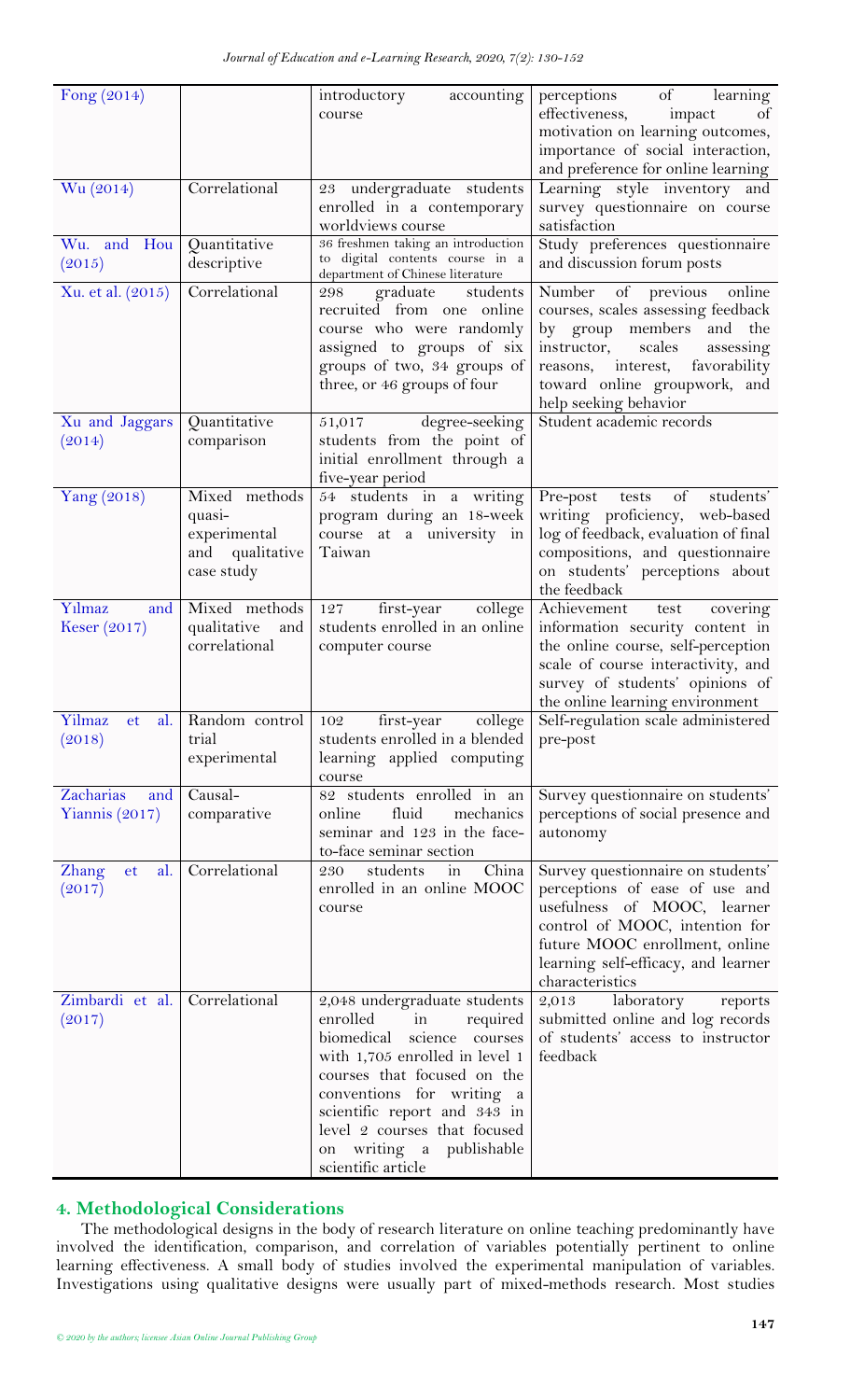addressed gaps and weaknesses in prior research though the designs were not always linked to a theoretical framework.

Essential elements for quality research were applied to the corpus of research studies to evaluate the extent to which the body of research on online instruction met standards established by pre-eminent professional organizations including the [American Educational Research Association \(2006\)](#page-21-21); [Council for](#page-22-35)  [Exceptional Children \(2014\)](#page-22-35) and [Institute of Education Sciences and National Science Foundation \(2013\)](#page-22-36). Regardless of the methodological component we evaluated, we found that it was rare for the authors to provide enough information to enable replication of the study.

Participants were almost always selected from convenience samples and so diversity reflected the ages, genders, ethnicities and countries of origin of the sample rather than an effort to seek diversity that represented the population at large. Our corpus included just one study in which the authors disaggregated data for students with disabilities and one study in which the sample was chosen explicitly to represent students at-risk academically. Authors rarely justified sample sizes with power analyses for quantitative studies or data saturation for qualitative studies. The context for the studies was infrequently described in detail and some authors offered no description of the setting. For studies employing a qualitative design, the role of the researchers in gathering data was seldom explained. Though descriptions of procedures are often abbreviated in published research studies because of journal page limitations, few studies included even brief detail on the chronology followed in carrying out the investigations.

Measures for the quantitative studies were almost always identified, described clearly, and appropriate for answering the research questions. For the many studies that utilized survey questionnaires as data sources, there was typically little information provided about trustworthiness to reliably and validly capture the constructs and phenomena of interest or assurance that the individuals who completed the questionnaires represented the targeted respondents. For the correlational studies, potentially intervening variables were not often identified during data collection. Unlike the measures for the quantitative studies, the procedure for collecting interview and other data for the qualitative studies was rarely described in detail. Specifically, descriptions of qualitative data collection seldom included interview protocols or sample questions, observational protocols and schedules, use of recording devices or field notes, document analysis, or establishment of chain of evidence. Thus, we were unable to assess whether the qualitative data were dependable, trustworthy, and adequate for answering the research questions.

The methodological considerations we found in the body of research literature we reviewed are not markedly different from the issues found in the literature reviewed by [Means et al. \(2010\)](#page-23-0). They noted that when comparing studies, conditions differed in time spent, curriculum, and pedagogy, and often included small sample sizes, unreported attrition rates in the different conditions, and potential bias of authors who held a dual role as researchers and instructors. We found that when researchers examined similar variables, conditions also varied in time spent, curriculum, and pedagogy. However, the studies we reviewed included a large range of sample sizes, with some studies incorporating thousands of participants in the data source, although the number of participants was rarely justified by reference to expert sources for the research design. The issue of the dual roles of the authors was not often obvious as it was rare for the authors to address their role in data collection and analysis.

## <span id="page-20-0"></span>**5. Discussion and Conclusions**

Comparing the outcomes for fully online, blended, and face-to-face milieus was important during the earlier days of online instruction, but the important questions today involve the conditions and strategies that promote student learning, satisfaction, and persistence. In applying current definitions of researchbased and evidence-based practices [\(Cook, Smith, & Tankersley, 2012\)](#page-22-37) with research-based reflecting approaches supported by research and evidence-based as approaches supported by high-quality experimental research, our findings point to many promising practices but few that could be considered research-based or evidence-based.

Most of the strategies with promising effectiveness in the online environment are the same ones that are considered to be effective in face-to-face classrooms including the use of multiple pedagogies and learning resources to address different student learning needs, high instructor presence, quality of faculty-student interaction, academic support outside of class, and promotion of classroom cohesion and trust. Unique to the online environment are user-friendly technology tools, orientation to online instruction, opportunities for synchronous class sessions, and incorporation of social media. As with faceto-face learning, greater interaction with course content is related to better course grades and satisfaction.

Given the few studies utilizing methodological designs from which claims of causality can be made or meta-analyses could be conducted, we identified only faculty feedback as an evidence-based practice in online instruction. Our identification of research-based practices is based on studies utilizing methodological designs from which claims of causality cannot be made but offer evidence of effectiveness. We found no specific intervention that we could identify as research-based but found that the research supported the importance of student past academic success, motivation, family support, workload management, and digital literacy in online course success and satisfaction.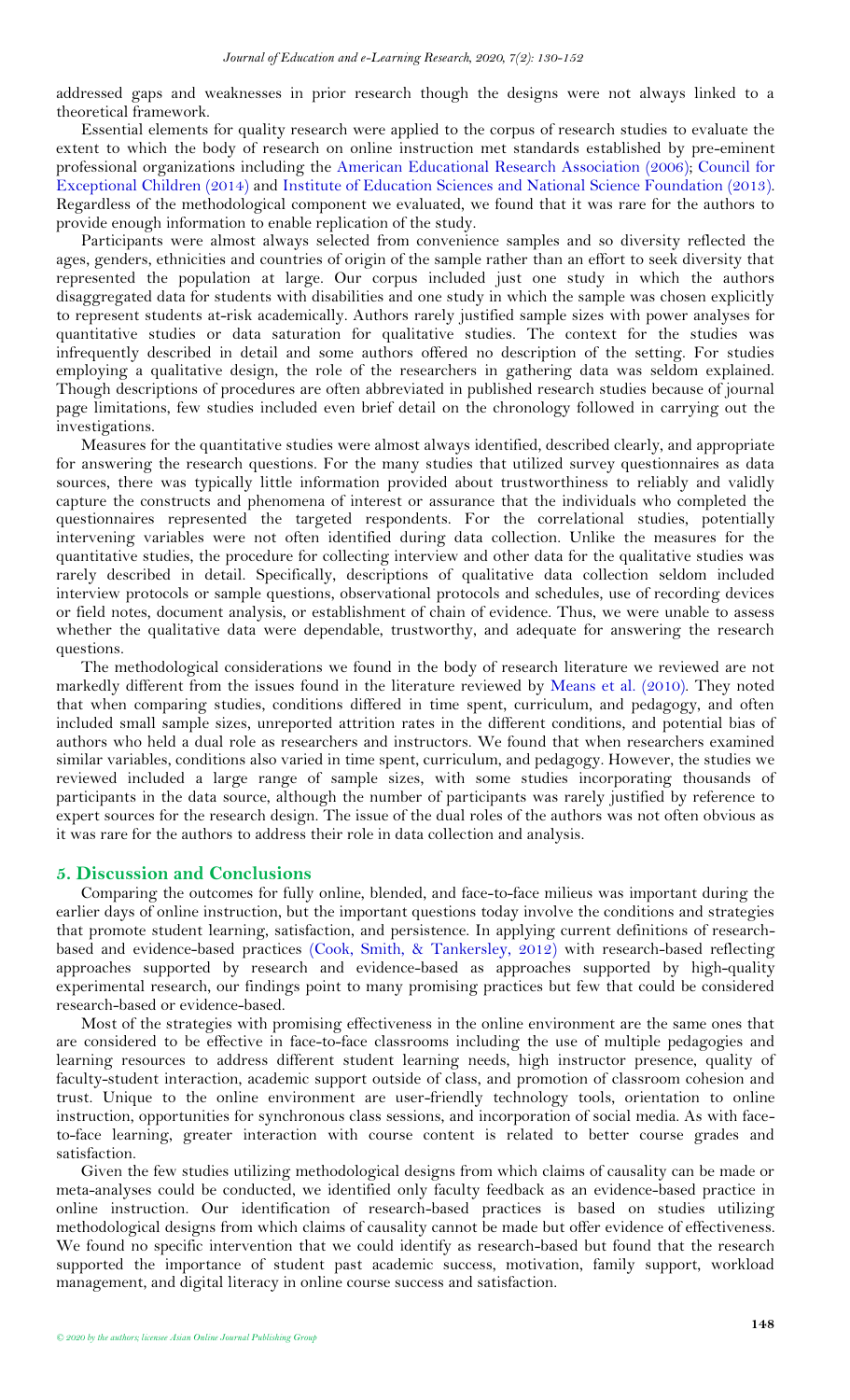The research on online teaching and learning has largely involved the search for a wide net of factors potentially important to student success, satisfaction, and persistence to course completion and degree attainment. To a lesser degree, the research has involved investigations of interventions designed to mitigate the influence of negative factors or enhance the integration of positive factors into faculty pedagogies and online course designs. The result is a mélange of promising practices with insufficient research to support guidelines for online pedagogy, program revisions, new program formation, student academic support, faculty professional development, and future directions for the role of online instruction in higher education.

Findings from our review of the research on online instruction and learning point to few implications for practice but many paths for future research. Given it is well established that learning outcomes are comparable for online, blended, and face-to-face milieus, no further research seems warranted unless outcomes are the measure for investigating the effectiveness of instructional interventions. The lines of research inquiry that would lead to identifying evidence-based practices in online instruction include pedagogies and learning resources that promote critical thinking, problem solving, communication skills, self-efficacy, and creativity.

As colleges and universities cannot stand still while rigorous research is conducted on the conditions that promote learning, satisfaction, and persistence in online coursework, a few implications for practice are indicated from the research to date. We preface these by noting that organizations such as Quality [Matters \(2018\)](#page-23-37) offer standards for online course designs that can assure at least minimal quality. These standards are based on published research with the same limitations in rigor and consistency that we found in the research we reviewed. Given these limitations, one implication is the use of feedback that is differential in what the student accomplished well and what needs to be improved, precise in exactly what the issues are that need to be addressed in a revision or future assignments, respectful of the student's effort and current stage of learning, and timely in offering feedback relatively soon after an assignment is submitted. Others involve the importance of instructor presence within online collaborative learning tools, instructor accessibility, quality of instructional materials, and student academic and technology support.

#### <span id="page-21-0"></span>**References**

- <span id="page-21-6"></span>Al-Dheleai, Y. M., & Tasir, Z. (2017). Using Facebook for the purpose of students' interactions and its correlation with students' academic performance. *Turkish Online Journal of Educational Technology-TOJET, 16*(4), 170-178.
- <span id="page-21-10"></span>Almeda, M. V., Zuech, J., Baker, R. S., Utz, G., Higgins, G., & Reynolds, R. (2018). Comparing the factors that predict completion and grades among for-credit and open/MOOC students in online learning. *Online Learning Journal, 22*(1), 1-19.Available at: https://doi.org/10.24059/olj.v22i1.1060.
- <span id="page-21-11"></span>Alsadoon, E. (2018). The impact of social presence on learners' satisfaction in mobile learning. *Turkish Online Journal of Educational Technology, 17*(1), 226-233.
- <span id="page-21-21"></span>American Educational Research Association. (2006). Standards for reporting on empirical social science research in AERA publications. *Educational Researcher, 35*(6), 33–40.Available at: https://doi.org/10.3102/0013189x035006033.
- <span id="page-21-12"></span>Athens, W. (2018). Perceptions of the persistent: Engagement and learning community in underrepresented populations. *Online Learning, 22*(2), 27-57.Available at: https://doi.org/10.24059/olj.v22i2.1368.
- <span id="page-21-13"></span>Aydin, I. E., & Gumus, S. (2016). Sense of classroom community and team development process in online learning. *Turkish Online Journal of Distance Education, 17*(1), 60-77.
- <span id="page-21-14"></span>Bigatel, P., & Edel-Malizia, S. (2018). Predictors of instructor practices and course activities that engage online students. *Online Journal of Distance Learning Administration, 21*(1), 1-19.
- <span id="page-21-8"></span>Blackburn, G. (2015). Effectiveness of eLearning in statistics: Pictures and stories. *E-Learning and Digital Media, 12*(5-6), 459-480.Available at: https://doi.org/10.1177/2042753016653704.
- <span id="page-21-4"></span>Bonafini, F., Chae, C., Park, E., & Jablokow, K. (2017). How much does student engagement with videos and forums in a MOOC affect their achievement? *Online Learning Journal, 21*(4), 223-240.Available at: https://doi.org/10.24059/olj.v21i4.1270.
- <span id="page-21-3"></span>Bookallil, C., & Rolfe, J. (2016). University-based enabling program outcomes: Comparing distance education and internal study. *Australian Journal of Adult Learning, 56*(1), 89-110.
- <span id="page-21-7"></span>Bozkurt, A., Karadeniz, A., & Kocdar, S. (2017). Social networking sites as communication, interaction, and learning environments: Perceptions and preferences of distance education students. *Journal of Learning for Development, 4*(3), 348-365.
- <span id="page-21-18"></span>Bradley, R. L., Browne, B. L., & Kelley, H. M. (2017). Examining the influence of self-efficacy and self-regulation in online learning. *College Student Journal, 51*(4), 518-530.
- <span id="page-21-19"></span>Broadbent, J. (2016). Academic success is about self-efficacy rather than frequency of use of the learning management system. *Australasian Journal of Educational Technology, 32*(4), 38-49.
- <span id="page-21-1"></span>Carbone, D. J. (2018). Assessing learning across pedagogical modalities and learning retrieval conditions for college learners in introductory psychology. *Community College Journal of Research and Practice, 42*(5), 340-349.Available at: https://doi.org/10.1080/10668926.2017.1310066.
- <span id="page-21-17"></span>Chang, C.-S., Liu, E. Z.-F., Sung, H.-Y., Lin, C.-H., Chen, N.-S., & Cheng, S.-S. (2014). Effects of online college student's Internet self-efficacy on learning motivation and performance. *Innovations in Education and Teaching International, 51*(4), 366-377.Available at: https://doi.org/10.1080/14703297.2013.771429.
- <span id="page-21-2"></span>Chen, B., Bastedo, K., & Howard, W. (2018). Exploring design elements for online STEM courses: Active learning, engagement & assessment design. *Online Learning, 22*(2), 59-75.Available at: https://doi.org/10.24059/olj.v22i2.1369.
- <span id="page-21-9"></span>Chen., C.-M., & Chang, C.-C. (2014). Mining learning social networks for cooperative learning with appropriate learning partners in a problem-based learning environment. Interactive Learning Environments, 22(1), 97-124. Av problem-based learning environment. *Interactive Learning Environments, 22*(1), 97-124.Available at: https://doi.org/10.1080/10494820.2011.641677.
- <span id="page-21-20"></span>Cho, M.-H., & Heron, M. L. (2015). Self-regulated learning: The role of motivation, emotion, and use of learning strategies in students' learning experiences in a self-paced online mathematics course. *Distance Education, 36*(1), 80-99.Available at: https://doi.org/10.1080/01587919.2015.1019963.
- <span id="page-21-5"></span>Chyr, W.-L., Shen, P.-D., Chiang, Y.-C., Lin, J.-B., & Tsai, C.-W. (2017). Exploring the effects of online academic help-seeking and flipped learning on improving students' learning. *Journal of Educational Technology & Society, 20*(3), 11-23.
- <span id="page-21-15"></span>Cigdem, H., & Yildirim, O. G. (2014). Effects of students' characteristic on online learning readiness: A vocational college example. *Turkish Online Journal of Distance Education, 15*(3), 80-93.Available at: https://doi.org/10.17718/tojde.69439.
- <span id="page-21-16"></span>Cimermanová, I. (2018). The effect of learning styles on academic achievement in different forms of teaching. *International Journal of Instruction, 11*(3), 219-232.Available at: https://doi.org/10.12973/iji.2018.11316a.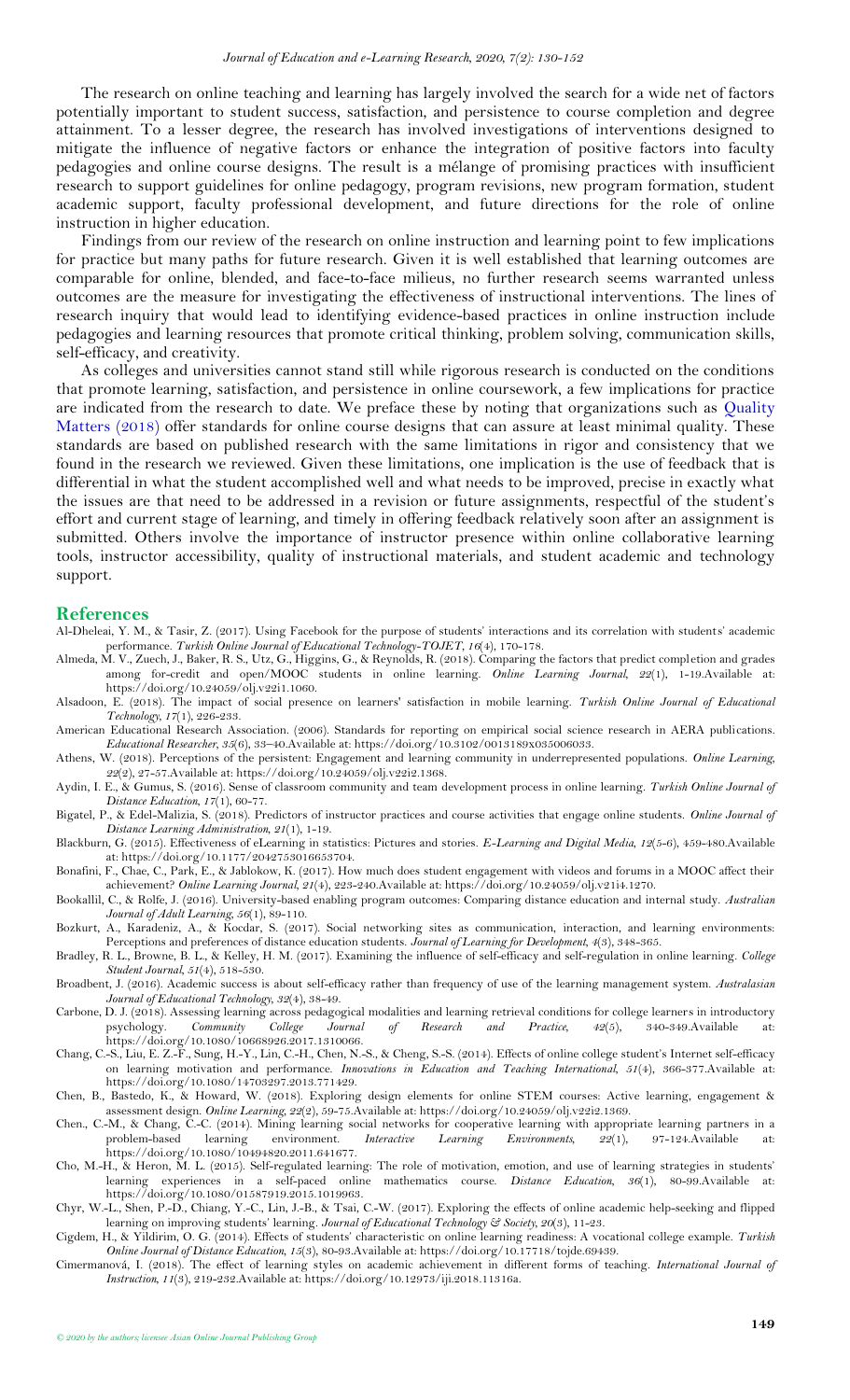- <span id="page-22-6"></span>Cochran, J. D., Campbell, S. M., Baker, H. M., & Leeds, E. M. (2014). The role of student characteristics in predicting retention in online courses. *Research in Higher Education, 55*(1), 27-48.Available at: https://doi.org/10.1007/s11162-013-9305-8.
- <span id="page-22-24"></span>Cole, A. W., Nicolini, K. M., Anderson, C., Bunton, T., Cherney, M. R., Fisher, V. C., & Allen, M. (2017). Student predisposition to instructor feedback and perceptions of teaching presence predict motivation toward online courses. *Online Learning, 21*(4), 245-262.Available at: https://doi.org/10.24059/olj.v21i4.966.
- <span id="page-22-37"></span>Cook, B. G., Smith, G. J., & Tankersley, M. (2012). Evidence-based practices in education. In K. R. Harris, S. Graham, T. dan, C. B. McCormick, G. M. Sinatra, & J. Sweller (Eds.), APA educational psychology handbook: Theories, constructs, and critical issues (Vol. 1, pp. 495-527): American Psychological Association.
- <span id="page-22-29"></span>Costley, J., & Lange, C. (2016). The relationship between social presence and critical thinking: Results from learner discourse in an asynchronous learning environment. *Journal of Information Technology Education: Research, 15*, 89-108.Available at: https://doi.org/10.28945/3418.
- <span id="page-22-35"></span>Council for Exceptional Children. (2014). Council for exceptional children: Standards for evidence-based practices in special education. Retrieved that the contract of the contract of the contract of the contract of the contract of the contract of the contract of the contract of the contract of the contract of the contract of the contract of the contract of

https:/[/www.cec.sped.org/~/media/Images/Standards/CEC%20EBP%20Standards%20cover/CECs%20Evidence%20Based%20P](http://www.cec.sped.org/~/media/Images/Standards/CEC%20EBP%20Standards%20cover/CECs%20Evidence%20Based%20Practice%20Standards.pdf) [ractice%20Standards.pdf.](http://www.cec.sped.org/~/media/Images/Standards/CEC%20EBP%20Standards%20cover/CECs%20Evidence%20Based%20Practice%20Standards.pdf)

- <span id="page-22-23"></span>Cutsinger, M. M., Wall, T. J., & Tapps, T. (2018). Differences of instructor presence levels in predominately online versus predominantly not online courses within the community college setting. *Online Journal of Distance Learning Administration, 21*(2), n2.
- <span id="page-22-21"></span>Davidovitch, N., & Belichenko, M. (2018). Using Facebook in higher education: Exploring effects on social climate, achievement, and satisfaction. *International Journal of Higher Education, 7*(1), 51-58.Available at: https://doi.org/10.5430/ijhe.v7n1p51.
- <span id="page-22-4"></span>Du, J., Wang, C., Zhou, M., Xu, J., Fan, X., & Lei, S. (2018). Group trust, communication media, and interactivity: Toward an integrated model of online collaborative learning. *Interactive Learning Environments, 26*(2), 273-286.Available at: https://doi.org/10.1080/10494820.2017.1320565.
- <span id="page-22-33"></span>Engin, M. (2017). Analysis of students' online learning readiness based on their emotional intelligence level. *Universal Journal of Educational Research, 5*(n12A), 32-40.Available at: https://doi.org/10.13189/ujer.2017.051306.
- <span id="page-22-19"></span>Evans, H. K., & Cordova, V. (2015). Lecture videos in online courses: A follow-up. *Journal of Political Science Education, 11*(4), 472- 482.Available at: https://doi.org/10.1080/15512169.2015.1069198.
- <span id="page-22-2"></span>Forte, G. J., Schwandt, D. R., Swayze, S., Butler, J., & Ashcraft, M. (2016). Distance education in the US: A paradox. *Turkish Online Journal of Distance Education, 17*(3), 16-30.
- <span id="page-22-17"></span>Freguia, S. (2017). Webcasts promote in-class active participation and learning in an engineering elective course. *European Journal of Engineering Education, 42*(5), 482-492.Available at: https://doi.org/10.1080/03043797.2016.1192110.
- <span id="page-22-10"></span>Fricker, D. (2013). The 24/7 always available always on graduate/ teaching assistant: A case study of nearly perfect retention and completion in an online course. *Review of Higher Education and Self-Learning, 6*(21), 144-152.
- <span id="page-22-27"></span>Gameel, B. G. (2017). Learner satisfaction with massive open online courses. *American Journal of Distance Education, 31*(2), 98-111.Available at: https://doi.org/10.1080/08923647.2017.1300462.

<span id="page-22-28"></span>Garrison, D. (2017). *E-learning in the 21st century: A community of inquiry framework for research and practice* (3rd ed.): Routledge.

- <span id="page-22-9"></span>Gaytan, J. (2013). Factors affecting student retention in online courses: Overcoming this critical problem. *Career and Technical Education Research, 38*(2), 145-155.Available at: https://doi.org/10.5328/cter38.2.147.
- <span id="page-22-7"></span>Gering, C. S., Sheppard, D. K., Adams, B. L., Renes, S. L., & Morotti, A. A. (2018). Strengths-based analysis of student success in online courses. *Online Learning, 22*(3), 55-85.Available at: https://doi.org/10.24059/olj.v22i3.1464.
- <span id="page-22-20"></span>Guy, R., Byrne, B., & Dobos, M. (2018). Optional anatomy and physiology e-learning resources: Student access, learning approaches, and academic outcomes. *Advances in Physiology Education, 42*(1), 43-49.Available at: https://doi.org/10.1152/advan.00007.2017.
- <span id="page-22-0"></span>Harris, R. A., & Nikitenko, G. O. (2014). Comparing online with brick and mortar course learning outcomes: An analysis of quantitative methods curriculum in public administration. *Teaching Public Administration*, 32(1), 9 methods curriculum in public administration. Teaching Public Administration, 32(1), 95-107. Available https://doi.org/10.1177/0144739414523284.
- <span id="page-22-25"></span>Heitner, K. L., & Jennings, M. (2016). Culturally responsive teaching knowledge and practices of online faculty. *Online Learning, 20*(4), 54- 78.Available at: https://doi.org/10.24059/olj.v20i4.1043.
- <span id="page-22-8"></span>Hixon, E., Barczyk, C., Ralston-Berg, P., & Buckenmeyer, J. (2016). The impact of previous online course experience on students' perceptions of quality. *Online Learning, 20*(1), 25-40.Available at: https://doi.org/10.24059/olj.v20i1.565.
- <span id="page-22-14"></span>Hoey, R. (2017). Examining the characteristics and content of instructor discussion interaction upon student outcomes in an online course. *Online Learning, 21*(4), 263-281.
- <span id="page-22-22"></span>Hollingsworth, H. L., & Lim, C.-I. (2015). Instruction via web-based modules in early childhood personnel preparation: A mixed-methods study of effectiveness and learner perspectives. *Early Childhood Education Journal, 43*(2), 77-88.Available at: https://doi.org/10.1007/s10643-014-0642-9.
- <span id="page-22-16"></span>Hou, H.-T., Wang, S.-M., Lin, P.-C., & Chang, K.-E. (2015). Exploring the learner's knowledge construction and cognitive patterns of different asynchronous platforms: Comparison of an online discussion forum and Facebook. *Innovations in Education and Teaching International, 52*(6), 610-620.Available at: https://doi.org/10.1080/14703297.2013.847381.
- <span id="page-22-12"></span>Howell, G. S., LaCour, M. M., & McGlawn, P. A. (2017). Constructing student knowledge in the online classroom: The effectiveness of focal prompts. *College Student Journal, 51*(4), 483-490.
- <span id="page-22-36"></span>Institute of Education Sciences and National Science Foundation. (2013). *Common guidelines for education research and development*. Washington, DC: Authors.
- <span id="page-22-5"></span>James, S., Swan, K., & Daston, C. (2016). Retention, progression and the taking of online courses. *Online Learning, 20*(2), 75-96.Available at: https://doi.org/10.24059/olj.v20i2.780.
- <span id="page-22-3"></span>Jou, M., Lin, Y.-T., & Wu, D.-W. (2016). Effect of a blended learning environment on student critical thinking and knowledge transformation. *Interactive Learning Environments, 24*(6), 1131-1147.Available at: https://doi.org/10.1080/10494820.2014.961485.
- <span id="page-22-1"></span>Jovanovic, A., Jankovic, A., Jovanovic, S. M., Peric, V., Vitosevic, B., & Pavlovic, M. (2015). When going hybrid is not enough: Statistical analysis of effectiveness of blended courses piloted within tempus BLATT project. *International Journal of Education and Development using Information and Communication Technology, 11*(2), 138-152.
- <span id="page-22-18"></span>Kim, Y., & Thayne, J. (2015). Effects of learner–instructor relationship-building strategies in online video instruction. *Distance Education, 36*(1), 100-114.Available at: https://doi.org/10.1080/01587919.2015.1019965.

<span id="page-22-30"></span>Kintu, M. J., & Zhu, C. (2016). Student characteristics and learning outcomes in a blended learning environment intervention in a Ugandan University. *Electronic Journal of e-Learning, 14*(3), 181-195.

- <span id="page-22-26"></span>Kuo, Y.-C. (2014). Accelerated online learning: Perceptions of interaction and learning outcomes among African American students. *American Journal of Distance Education, 28*(4), 241-252.Available at: https://doi.org/10.1080/08923647.2014.959334.
- <span id="page-22-34"></span>Lee, J., Lim, C., & Kim, H. (2017). Development of an instructional design model for flipped learning in higher education. *Educational Technology Research and Development, 65*(2), 427-453.Available at: https://doi.org/10.1007/s11423-016-9502-1.
- <span id="page-22-32"></span>List, A., & Nadasen, D. (2017). Motivation and self-regulation in community college transfer students at a four-year online university. *Community College Journal of Research and Practice, 41*(12), 842-866.Available at: https://doi.org/10.1080/10668926.2016.1242096.
- <span id="page-22-13"></span>Liu, C.-J., & Yang, S. C. (2014). Using the community of inquiry model to investigate students' knowledge construction in asynchronous online discussions. *Journal of Educational Computing Research, 51*(3), 327-354.Available at: https://doi.org/10.2190/ec.51.3.d.
- <span id="page-22-31"></span>Lu, O. H., Huang, A. Y., Huang, J. C., Lin, A. J., Ogata, H., & Yang, S. J. (2018). Applying learning analytics for the early prediction of students' academic performance in blended learning. *Journal of Educational Technology & Society, 21*(2), 220-232.
- <span id="page-22-11"></span>Lu, O. H., Huang, J. C., Huang, A. Y., & Yang, S. J. (2017). Applying learning analytics for improving students engagement and learning outcomes in an MOOCs enabled collaborative programming course. *Interactive Learning Environments, 25*(2), 220-234.Available at: https://doi.org/10.1080/10494820.2016.1278391.
- <span id="page-22-15"></span>Madden, L., Jones, G., & Childers, G. (2017). Teacher education: Modes of communication within asynchronous and synchronous communication platforms. *Journal of Classroom Interaction, 52*(2), 16-30.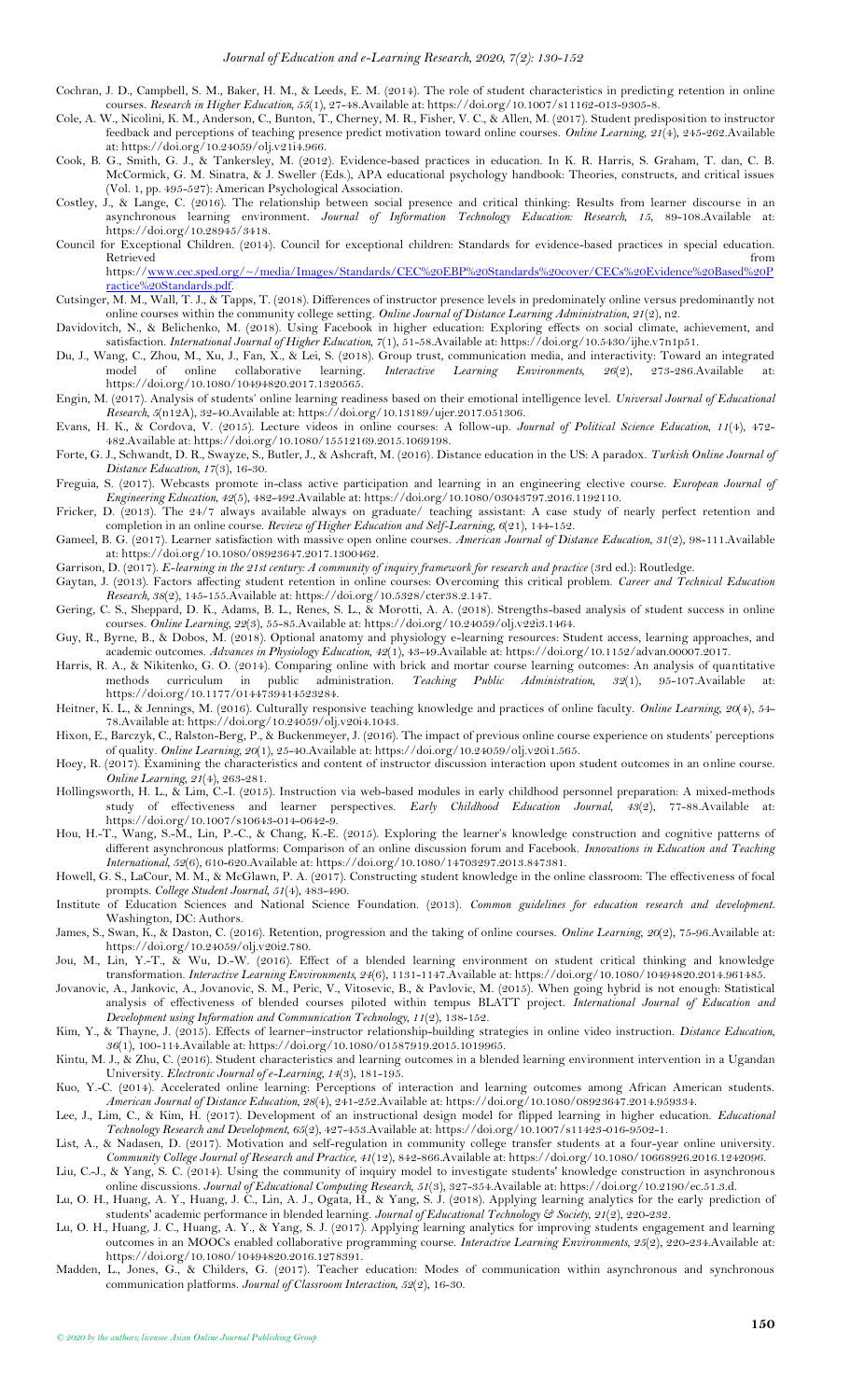- <span id="page-23-28"></span>Maddrell, J. A., Morrison, G. R., & Watson, G. S. (2017). Presence and learning in a community of inquiry. *Distance Education, 38*(2), 245- 258.
- <span id="page-23-19"></span>Makarem, S. C. (2015). Using online video lectures to enrich traditional face-to-face courses. *International Journal of Instruction, 8*(2), 155- 164.Available at: https://doi.org/10.12973/iji.2015.8212a.
- <span id="page-23-6"></span>Marmon, M., Vanscoder, J., & Gordesky, J. (2014). Online student satisfaction: An examination of preference asynchronous course elements. *Current Issues in Education, 11*(3), 1-11.
- <span id="page-23-25"></span>McCarthy, J. (2017). Enhancing feedback in higher education: Students' attitudes towards online and in-class formative assessment feedback models. *Active Learning in Higher Education, 18*(2), 127-141.Available at: https://doi.org/10.1177/1469787417707615.
- <span id="page-23-3"></span>McDonough, C., Roberts, R. P., & Hummel, J. (2014). Online learning: Outcomes and satisfaction among underprepared students in an upper-level psychology course. *Online Journal of Distance Learning Administration, 17*(3), n3.
- <span id="page-23-0"></span>Means, B., Toyama, Y., Murphy, R., Bakia, M., & Jones, K. (2010). *Evaluation of evidence-based practices in online learning: A meta-analysis and review of online learning studies*. Washington, DC: U.S. Department of Education, Office of Planning, Evaluation, and Policy Development.
- <span id="page-23-20"></span>Mirriahi, N., Jovanovic, J., Dawson, S., Gašević, D., & Pardo, A. (2018). Identifying engagement patterns with video annotation activities: A case study in professional development. *Australasian Journal of Educational Technology, 34*(10), 57-72.Available at: https://doi.org/10.14742/ajet.3207.
- <span id="page-23-22"></span>Moorthy, K., T'ing, L. C., Wei, K. M., Mei, P. T. Z., Yee, C. Y., Wern, K. L. J., & Xin, Y. M. (2019). Is Facebook useful for learning: A study in private universities in Malaysia. Computers  $\Im$  Education, 130, 94-104. Av in private universities in Malaysia. *Computers & Education, 130*, 94-104.Available at: https://doi.org/10.1016/j.compedu.2018.12.002.
- <span id="page-23-18"></span>Nagy, J. T. (2018). Evaluation of online video usage and learning satisfaction: An extension of the technology acceptance model. *International Review of Research in Open and Distributed Learning, 19*(1), 160-184.Available at: https://doi.org/10.19173/irrodl.v19i1.2886.
- <span id="page-23-32"></span>Neroni, J., Meijs, C., Leontjevas, R., Kirschner, P. A., & De Groot, R. H. (2018). Goal orientation and academic performance in adult distance education. *International Review of Research in Open and Distributed Learning, 19*(2), 192-208.Available at: https://doi.org/10.19173/irrodl.v19i2.3440.
- <span id="page-23-10"></span>Netanda, R. S., Mamabolo, J., & Themane, M. (2019). Do or die: Student support interventions for the survival of distance education institutions in a competitive higher education system. *Studies in Higher Education, 44*(2), 397-414.Available at: https://doi.org/10.1080/03075079.2017.1378632.
- <span id="page-23-17"></span>Olivier, B. (2016). The impact of contact sessions and discussion forums on the academic performance of open distance learning students. *International Review of Research in Open and Distributed Learning, 17*(6), 75-88.Available at: https://doi.org/10.19173/irrodl.v17i6.2493.
- <span id="page-23-11"></span>Park, S., & Yun, H. (2017). Relationships between motivational strategies and cognitive learning in distance education courses. *Distance Education, 38*(3), 302-320.Available at: https://doi.org/10.1080/01587919.2017.1369007.
- <span id="page-23-5"></span>Politis, J., & Politis, D. (2016). The relationship between an online synchronous learning environment and knowledge acquisition skills and traits: The Blackboard Collaborate experience. *The Electronic Journal of e-Learning, 14*(3), 196-222.
- <span id="page-23-31"></span>Puspitasari, K. A., & Oetoyo, B. (2018). Successful students in an open and distance learning system. *Turkish Online Journal of Distance Education, 19*(2), 189-200.Available at: https://doi.org/10.17718/tojde.415837.
- <span id="page-23-37"></span>Quality Matters. (2018). Higher education course design rubric. Retrieved from: https:/[/www.qualitymatters.org/qa-resources/rubric](http://www.qualitymatters.org/qa-resources/rubric-standards/higher-ed-rubric)[standards/higher-ed-rubric.](http://www.qualitymatters.org/qa-resources/rubric-standards/higher-ed-rubric)
- <span id="page-23-34"></span>Rasouli, A., Rahbania, Z., & Attaran, M. (2016). Students' readiness for e-learning application in higher education. *Malaysian Online Journal of Educational Technology, 4*(3), 51-64.
- <span id="page-23-15"></span>Ringler, I., Schubert, C., Deem, J., Flores, J., Friestad-Tate, J., & Lockwood, R. (2015). Improving the asynchronous online learning environment using discussion boards. *I-Manager's Journal of Educational Technology, 12*(1), 15-27.
- <span id="page-23-36"></span>Romero, M., & Usart, M. (2014). The temporal perspective in higher education learners: Comparisons between online and onsite learning. *European Journal of Open, Distance and e-Learning, 17*(1), 190-209.Available at: https://doi.org/10.2478/eurodl-2014-0013.
- <span id="page-23-30"></span>Ronen, I., & Shonfeld, M. (2017). The contribution of online (web-based) courses as perceived by students with learning disabilities and "average" students. *International Journal on E-learning, 16*(4), 395-416.
- <span id="page-23-2"></span>Ryan, S., Kaufman, J., Greenhouse, J., She, R., & Shi, J. (2016). The effectiveness of blended online learning courses at the community college level. *Community College Journal of Research and Practice, 40*(4), 285-298.Available at: https://doi.org/10.1080/10668926.2015.1044584.
- <span id="page-23-21"></span>Saltan, F. (2017). Online case-based learning design for facilitating classroom teachers' development of technological, pedagogical, and content knowledge. European Journal of Contemporary Education, 6(2), 308-316. Availab content knowledge. *European Journal of Contemporary Education, 6*(2), 308-316.Available at: https://doi.org/10.13187/ejced.2017.2.308.
- <span id="page-23-1"></span>Schirmer, B. R. (2018). Framework for conducting and writing a synthetic literature review. International Journal of Education, 10(1), 94-105.Available at: https://doi.org/10.5296/ije.v10i1.12799.
- <span id="page-23-29"></span>Seaton, J., & Schwier, R. (2014). An exploratory case study of online instructors: Factors associated with instructor engagement. *International Journal of E-Learning & Distance Education, 29*(1), 1-16.
- <span id="page-23-9"></span>Smart, B. M., & Saxon, D. P. (2016). Online versus traditional classroom instruction: An examination of developmental English courses at an Alabama community college. *Community College Journal of Research and Practice, 40*(5), 394-400.Available at: https://doi.org/10.1080/10668926.2015.1065777.
- <span id="page-23-27"></span>Smith, N., Erlam, C., Quirke, N., & Sylvester, G. (2014). Establishing a sense of connectedness amongst theology students in distance education. *Journal of Open, Flexible, and Distance Learning, 18*(2), 11-28.
- <span id="page-23-7"></span>Sridharan, B., Deng, H., & Kinshuk. (2014). Does supply always come on the heels of demand? Matches and mismatches in e-learning. *Issues in Educational Research, 24*(3), 260-280.
- <span id="page-23-35"></span>Tang, C. M., & Chaw, L. Y. (2016). Digital literacy: A prerequisite for learning environment? *Electronic Journal of e-Learning, 14*(1), 54-65.
- <span id="page-23-14"></span>Taylor, J. M., Dunn, M., & Winn, S. K. (2015). Innovative orientation leads to improved success in online courses. *Online Learning, 19*(4), 112-120.Available at: https://doi.org/10.24059/olj.v19i4.570.
- <span id="page-23-16"></span>Tibi, M. H. (2018). Computer science students' attitudes towards the use of structured and unstructured discussion forums in fully online courses. *Online Learning, 22*(1), 93-106.Available at: https://doi.org/10.24059/olj.v22i1.995.
- <span id="page-23-4"></span>Tirado, R., Hernando, Á., & Aguaded, J. I. (2015). The effect of centralization and cohesion on the social construction of knowledge in discussion forums. *Interactive Learning Environments, 23*(3), 293-316.Available at: https://doi.org/10.1080/10494820.2012.745437.
- <span id="page-23-33"></span>Tladi, L. S. (2017). Perceived ability and success: Which self-efficacy measures matter? A distance learning perspective. *Open Learning: The Journal of Open, Distance and e-Learning, 32*(3), 243-261.Available at: https://doi.org/10.1080/02680513.2017.1356711.
- <span id="page-23-26"></span>Trad, L., Katt, J., & Miller, A. N. (2014). The effect of face threat mitigation on instructor credibility and student motivation in the absence of instructor nonverbal immediacy. *Communication Education, 63*(2), 136-148.Available at: https://doi.org/10.1080/03634523.2014.889319.
- <span id="page-23-12"></span>Vayre, E., & Vonthron, A.-M. (2017). Psychological engagement of students in distance and online learning: Effects of self-efficacy and psychosocial processes. Journal of Educational Computing Research, 55(2), 197-218. Ava psychosocial processes. *Journal of Educational Computing Research, 55*(2), 197-218.Available at: https://doi.org/10.1177/0735633116656849.
- <span id="page-23-24"></span>Vázquez-Cano, E. (2014). Mobile distance learning with smartphones and apps in higher education. *Educational Sciences: Theory and Practice, 14*(4), 1505-1520.Available at: https://doi.org/10.12738/estp.2014.4.2012.
- <span id="page-23-8"></span>Wai, C. C., & Seng, E. L. K. (2015). Measuring the effectiveness of blended learning environment: A case study in Malaysia. *Education and Information Technologies, 20*(3), 429-443.Available at: https://doi.org/10.1007/s10639-013-9293-5.
- <span id="page-23-13"></span>Wang, Y. D. (2014). Building student trust in online learning environments. *Distance Education, 35*(3), 345-359.Available at: https://doi.org/10.1080/01587919.2015.955267.
- <span id="page-23-23"></span>Wdowik, S. (2014). Using a synchronous online learning environment to promote and enhance transactional engagement beyond the classroom. *Campus Wide Information Systems, 31*(4), 264-275.Available at: https://doi.org/10.1108/CWIS-10-2013-0057.